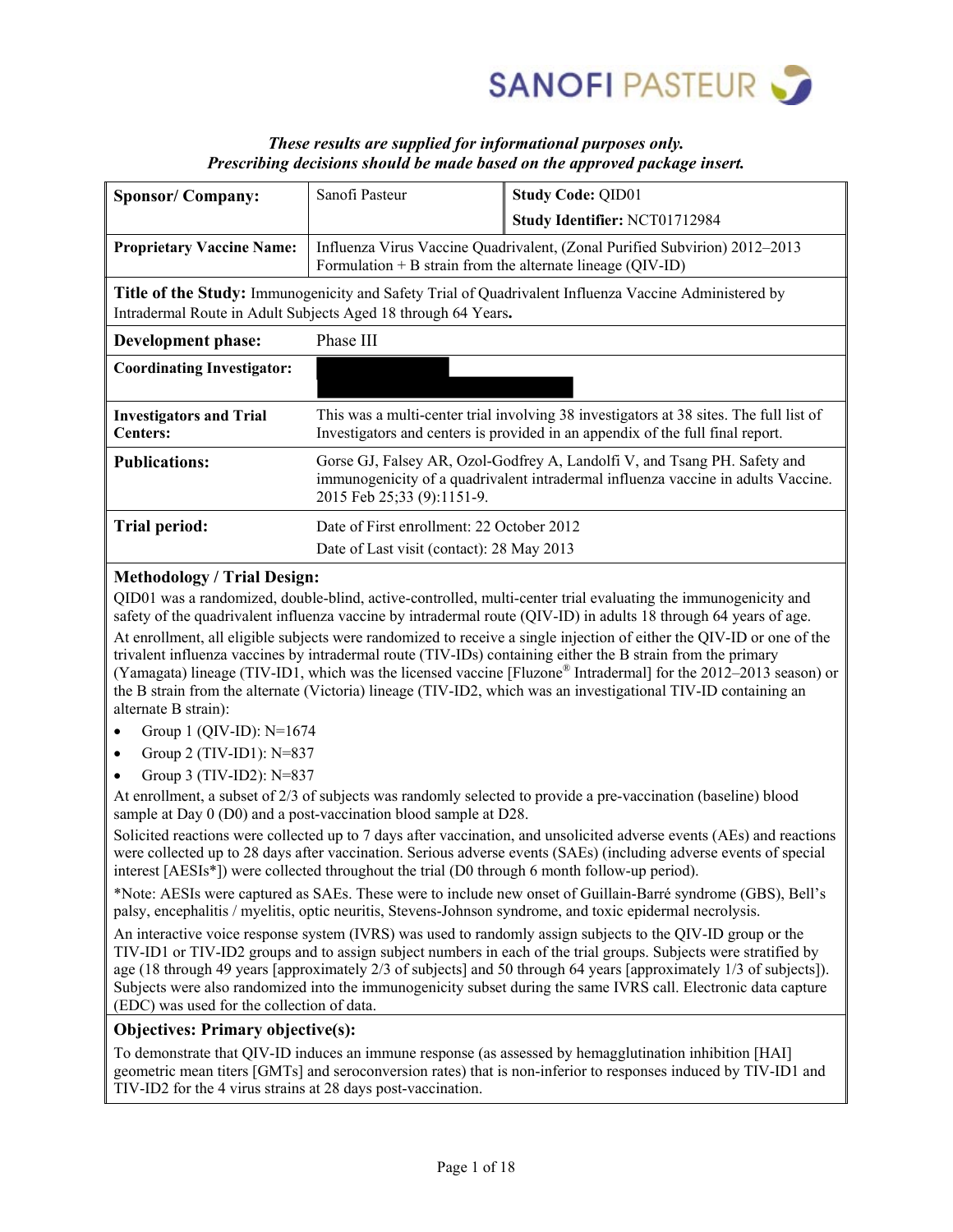# **Primary endpoint:**

- HAI antibody (Ab) titers obtained on D0 and D28
- Seroconversion (titer < 10 [1/dil] at D0 and post-injection titer  $\geq$  40 [1/dil] at D28, or titer  $\geq$  10 [1/dil] at D0 and  $a \ge 4$ -fold increase in titer [1/dil] at D28).

# **Secondary objective(s):**

### *Immunogenicity:*

- 1) To demonstrate that each B strain in QIV-ID induces an immune response (as assessed by HAI GMTs and seroconversion rates) that is superior to the response induced by the TIV-ID that does not contain the corresponding B strain.
- 2) To describe the rate of post-vaccination seroprotection induced by QIV-ID and TIV-ID.
- 3) To describe post-vaccination immunogenicity stratified by age (18–49 years and 50–64 years), race, ethnicity, sex, previous vaccination status, and baseline seropositivity status.

### *Safety:*

To describe the safety profile for subjects who receive QIV-ID and TIV-ID.

### **Secondary endpoint:**

#### *Immunogenicity*

- HAI Ab titers obtained on D0 and D28
- Seroconversion (titer < 10 [1/dil] at D0 and post-injection titer  $\geq$  40 [1/dil] at D28, or titer  $\geq$  10 [1/dil] at D0 and a  $\geq$  4-fold increase in titer [1/dil] at D28)
- Seroprotection (titer  $\geq$  40 [1/dil]) at D28

### *Safety*

Safety will be described for all subjects:

- Occurrence, nature (Medical Dictionary for Regulatory Activities [MedDRA] preferred term [PT]), duration, intensity, and relationship to vaccination of any unsolicited systemic AEs reported in the 30 minutes after vaccination.
- Occurrence, time to onset, number of days of occurrence, intensity, action taken, and whether the reaction led to early termination from the trial, of solicited (prelisted in the subject's diary card and electronic Case Report Form [eCRF]) injection site reactions and systemic reactions occurring up to 7 days after vaccination.
- Occurrence, nature (MedDRA PT), time to onset, duration, intensity, action taken, relationship to vaccination (for systemic AEs only), and whether the event led to early termination from the trial, of unsolicited AEs up to 28 days after vaccination.
- Occurrence, nature (MedDRA PT), time to onset, duration, seriousness criteria, relationship to vaccination, outcome, and whether the SAE led to early termination from the trial, of SAEs (including adverse events of special interest [AESIs]) throughout the trial (D0 through D180).

# **Observational objectives:**

#### *Immunogenicity*

To describe any leakage appearing at the injection site immediately after the vaccine injection. Safety

- 1) To demonstrate non-inferiority of QIV-ID compared to TIV-ID in terms of all Grade 2 or Grade 3 solicited systemic reactions combined.
- 2) To demonstrate non-inferiority of QIV-ID compared to TIV-ID in terms of all Grade 3 solicited injection site reactions combined

#### **Observational endpoint:**

*Immunogenicity:* Leakage will be assessed as *yes* or *no*.

*Safety* 

- All Grade 2 or Grade 3 solicited systemic reactions combined will be described.
- All Grade 3 solicited injection site reactions combined will be described.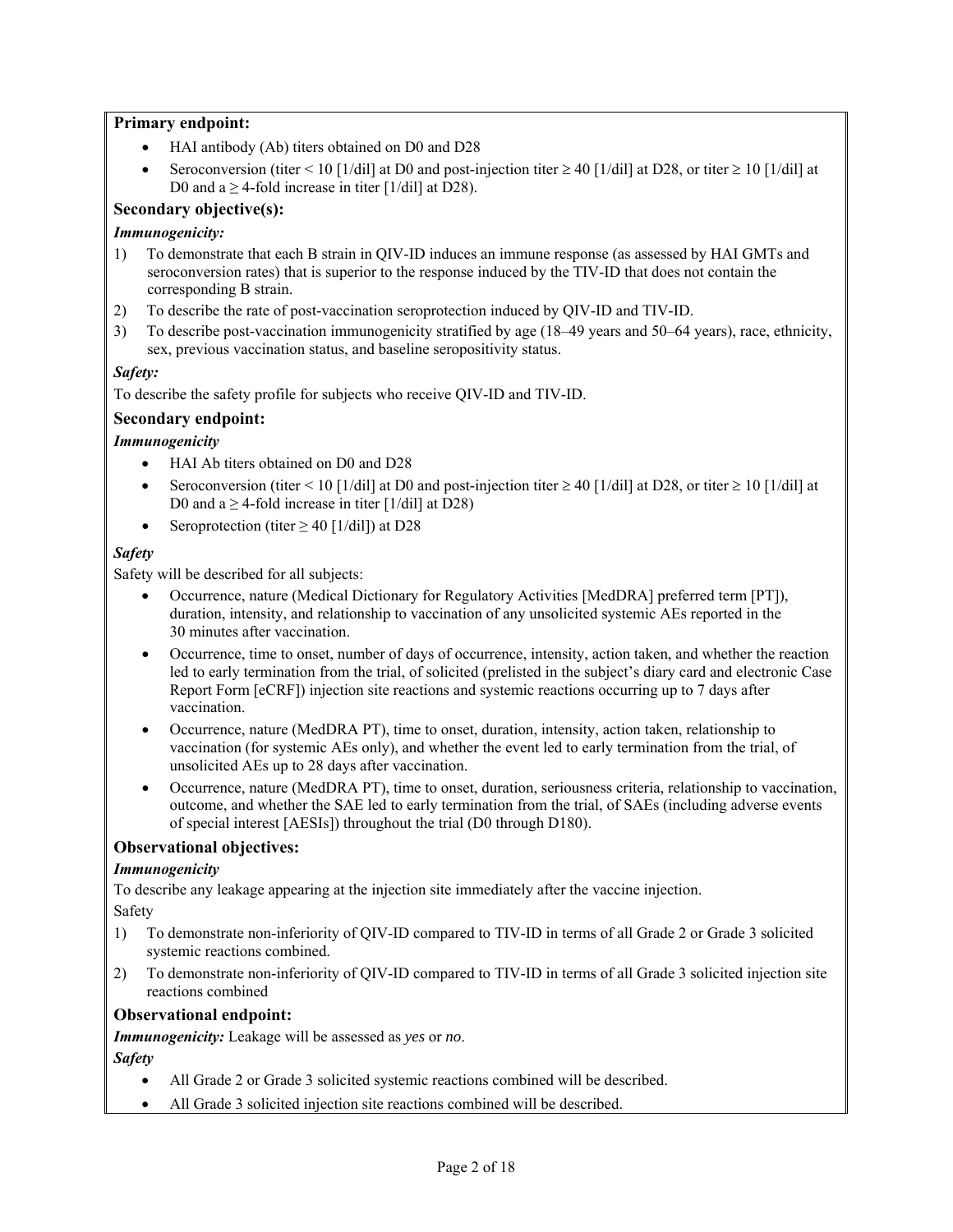# **Sample size**:

| <u>sizw.</u>                                    |                |                              |                                        |        |                |        |  |  |  |  |  |  |
|-------------------------------------------------|----------------|------------------------------|----------------------------------------|--------|----------------|--------|--|--|--|--|--|--|
| Table S1: Sample size – all randomized subjects |                |                              |                                        |        |                |        |  |  |  |  |  |  |
|                                                 |                | Number of Subjects           |                                        |        |                |        |  |  |  |  |  |  |
|                                                 |                | <b>Immunogenicity Subset</b> | <b>No Blood Sample</b><br><b>Total</b> |        |                |        |  |  |  |  |  |  |
| Group (Vaccine)                                 | <b>Planned</b> | Actual                       | <b>Planned</b>                         | Actual | <b>Planned</b> | Actual |  |  |  |  |  |  |
| Group 1 (QIV-ID)                                | 1116           | 1119                         | 558                                    | 557    | 1674           | 1676   |  |  |  |  |  |  |
| Group 2 (TIV-ID1)                               | 558            | 560                          | 279                                    | 2.77   | 837            | 837    |  |  |  |  |  |  |
| $Group 3 (TIV-ID2)$                             | 558            | 570                          | 279                                    | 2.77   | 837            | 847    |  |  |  |  |  |  |

# **Schedules of Vaccination and Specimen Collection and Duration of Participation in the Trial:**

# *Vaccination*

All eligible subjects were randomized to receive a single injection of either the QIV-ID or one of the TIV-IDs (TIV-ID1 or TIV-ID2) at D0.

The presence or absence of leakage at the injection site was observed and recorded immediately following vaccination.

# *Blood Sampling*

A subset of 2/3 of subjects was randomly selected to provide a pre-vaccination blood sample at D0 and a postvaccination blood sample at D28.

# *Collection of Safety Data*

Subjects were asked to notify the site immediately about any potential SAEs at any time during the trial. All subjects were to be observed for 30 minutes after vaccination, and any unsolicited systemic AEs occurring during that time were recorded as immediate unsolicited systemic AEs in the eCRF.

Subjects were to record information about solicited reactions, unsolicited AEs, and SAEs (including AESIs) in a diary card from D0 to D7 after vaccination and were to continue to record information about unsolicited AEs and SAEs (including AESIs) from D8 to D28.

Using a standardized phone script, staff contacted subjects by phone on D8 post-vaccination to find out whether the subject experienced any SAEs not yet reported and reminded the subjects to bring their completed diary card with them to Visit 2.

At Visit 2, staff reviewed the D0 to D28 safety data (from diary card) with subjects and provided them with a memory aid to collect information on SAEs (including AESIs) from D28 to D180.

Subjects continued to collect information on SAEs (including AESIs) in memory aids (from D28 to D180). Using a standardized phone script, staff contacted subjects by telephone at 6 months (+14 days) post-vaccination to review the memory aid and to collect any SAEs that had not yet been reported.

The duration of each subject's participation was approximately 6 months (D0 through 6 month follow-up period).

# **Investigational Product:**

Influenza Virus Vaccine Quadrivalent, (Zonal Purified Subvirion) 2012–2013 Formulation + B strain from the alternate (Victoria) lineage (QIV-ID)

*Composition:* Each 0.1 mL dose of OIV-ID contains:

| $A/California/7/2009$ (H1N1)                                    | $9 \mu g H A$ |
|-----------------------------------------------------------------|---------------|
| A/Victoria/361/2011 (H3N2)                                      | $9 \mu g H A$ |
| B/Texas/6/2011 (B strain from primary [Yamagata] lineage)       | $9 \mu g H A$ |
| B/Brisbane/60/2008 (B strain from alternate [Victoria] lineage) | $9 \mu g H A$ |
| Buffered saline solution                                        | q.s. $0.1$ mL |
| This vaccine is thimerosal-free.                                |               |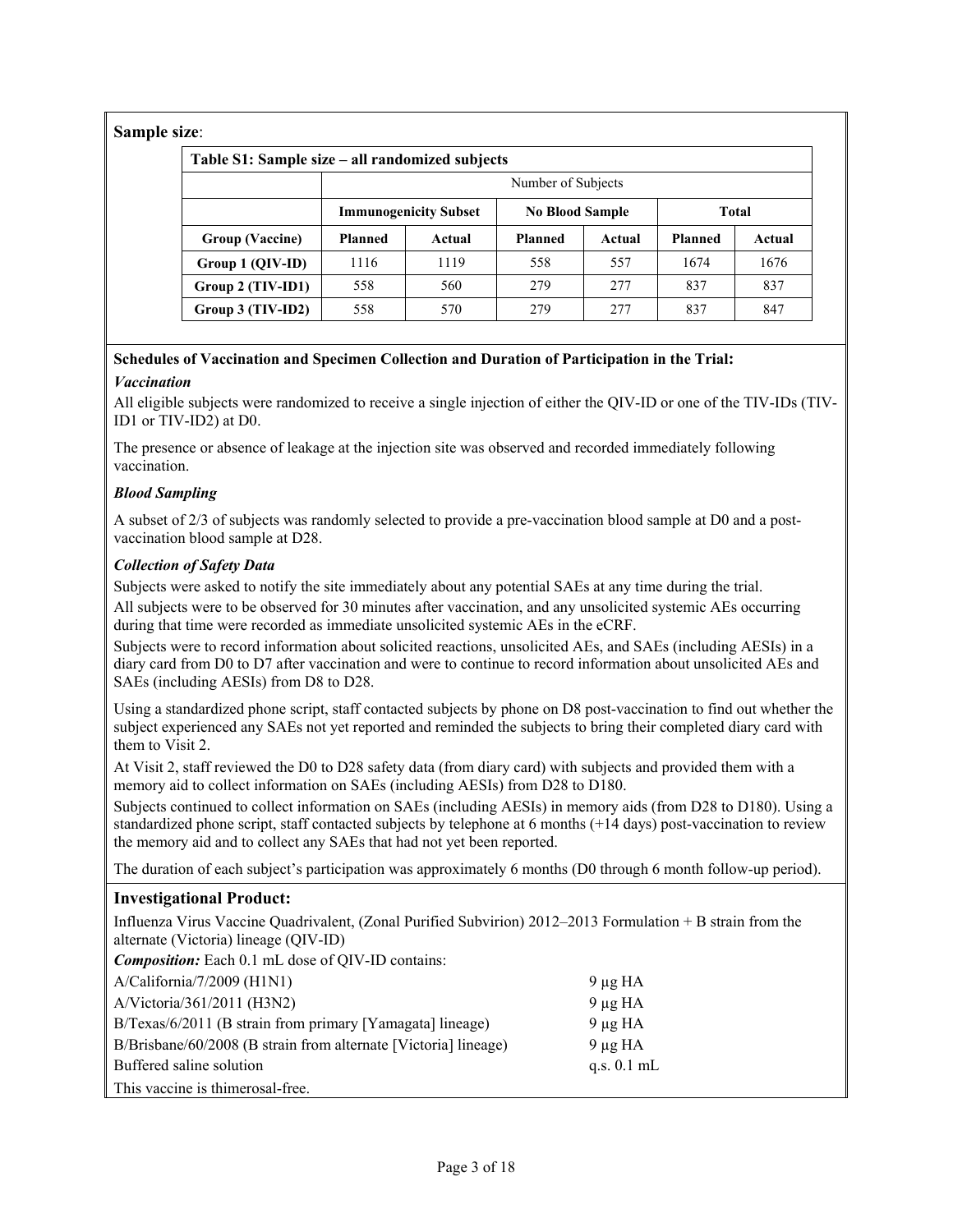| Form: Liquid                                                                                                                                                                                                                                                                                                                                                                                                                                                                 |  |  |  |  |  |  |  |  |  |  |
|------------------------------------------------------------------------------------------------------------------------------------------------------------------------------------------------------------------------------------------------------------------------------------------------------------------------------------------------------------------------------------------------------------------------------------------------------------------------------|--|--|--|--|--|--|--|--|--|--|
| Route: ID, injected into the deltoid area                                                                                                                                                                                                                                                                                                                                                                                                                                    |  |  |  |  |  |  |  |  |  |  |
| <b>Batch number:</b>                                                                                                                                                                                                                                                                                                                                                                                                                                                         |  |  |  |  |  |  |  |  |  |  |
| Device: BD Soluvia™ Micro Injection System (BD Soluvia)                                                                                                                                                                                                                                                                                                                                                                                                                      |  |  |  |  |  |  |  |  |  |  |
| <b>Control Product 1:</b>                                                                                                                                                                                                                                                                                                                                                                                                                                                    |  |  |  |  |  |  |  |  |  |  |
| Influenza Virus Vaccine Trivalent Types A and B (Zonal Purified Subvirion) Fluzone® Intradermal 2012-2013<br>Formulation<br><b>Composition:</b> Each 0.1 mL dose of TIV-ID1 contains:                                                                                                                                                                                                                                                                                        |  |  |  |  |  |  |  |  |  |  |
| A/California/7/2009 (H1N1)<br>$9 \mu g H A$                                                                                                                                                                                                                                                                                                                                                                                                                                  |  |  |  |  |  |  |  |  |  |  |
| A/Victoria/361/2011 (H3N2)<br>$9 \mu g H A$<br>B/Texas/6/2011 (B strain from primary [Yamagata] lineage)<br>$9 \mu g H A$                                                                                                                                                                                                                                                                                                                                                    |  |  |  |  |  |  |  |  |  |  |
| Buffered saline solution<br>q.s. 0.1 mL                                                                                                                                                                                                                                                                                                                                                                                                                                      |  |  |  |  |  |  |  |  |  |  |
| This vaccine is thimerosal-free.                                                                                                                                                                                                                                                                                                                                                                                                                                             |  |  |  |  |  |  |  |  |  |  |
| Form: Liquid                                                                                                                                                                                                                                                                                                                                                                                                                                                                 |  |  |  |  |  |  |  |  |  |  |
| Route: ID, injected into the deltoid area                                                                                                                                                                                                                                                                                                                                                                                                                                    |  |  |  |  |  |  |  |  |  |  |
| <b>Batch number:</b>                                                                                                                                                                                                                                                                                                                                                                                                                                                         |  |  |  |  |  |  |  |  |  |  |
| Device: BD Soluvia                                                                                                                                                                                                                                                                                                                                                                                                                                                           |  |  |  |  |  |  |  |  |  |  |
| <b>Control Product 2:</b>                                                                                                                                                                                                                                                                                                                                                                                                                                                    |  |  |  |  |  |  |  |  |  |  |
| Influenza Virus Vaccine Trivalent Types A and B (Zonal Purified Subvirion) Fluzone Intradermal Investigational<br>Formulation (B strain from the alternate [Victoria] lineage)<br><b>Composition:</b> Each 0.1 mL dose of TIV-ID2 contains:                                                                                                                                                                                                                                  |  |  |  |  |  |  |  |  |  |  |
| A/California/7/2009 (H1N1)<br>$9 \mu g H A$                                                                                                                                                                                                                                                                                                                                                                                                                                  |  |  |  |  |  |  |  |  |  |  |
| A/Victoria/361/2011 (H3N2)<br>$9 \mu g H A$                                                                                                                                                                                                                                                                                                                                                                                                                                  |  |  |  |  |  |  |  |  |  |  |
| B/Brisbane/60/2008 (B strain from alternate [Victoria] lineage)<br>$9 \mu g H A$                                                                                                                                                                                                                                                                                                                                                                                             |  |  |  |  |  |  |  |  |  |  |
| Buffered saline solution<br>q.s. 0.1 mL                                                                                                                                                                                                                                                                                                                                                                                                                                      |  |  |  |  |  |  |  |  |  |  |
| This vaccine is thimerosal-free.                                                                                                                                                                                                                                                                                                                                                                                                                                             |  |  |  |  |  |  |  |  |  |  |
| Form: Liquid                                                                                                                                                                                                                                                                                                                                                                                                                                                                 |  |  |  |  |  |  |  |  |  |  |
| Route: ID, injected into the deltoid area                                                                                                                                                                                                                                                                                                                                                                                                                                    |  |  |  |  |  |  |  |  |  |  |
| <b>Batch number:</b>                                                                                                                                                                                                                                                                                                                                                                                                                                                         |  |  |  |  |  |  |  |  |  |  |
| Device: BD Soluvia                                                                                                                                                                                                                                                                                                                                                                                                                                                           |  |  |  |  |  |  |  |  |  |  |
| <b>Inclusion Criteria:</b><br>A potential subject had to meet all of the following criteria in order to be eligible for trial enrollment:                                                                                                                                                                                                                                                                                                                                    |  |  |  |  |  |  |  |  |  |  |
| Aged 18 through 64 years on the day of inclusion<br>1)                                                                                                                                                                                                                                                                                                                                                                                                                       |  |  |  |  |  |  |  |  |  |  |
| 2)<br>Informed consent form (ICF) has been signed and dated                                                                                                                                                                                                                                                                                                                                                                                                                  |  |  |  |  |  |  |  |  |  |  |
| 3)<br>Able to attend all scheduled visits and to comply with all trial procedures                                                                                                                                                                                                                                                                                                                                                                                            |  |  |  |  |  |  |  |  |  |  |
| <b>Exclusion Criteria:</b>                                                                                                                                                                                                                                                                                                                                                                                                                                                   |  |  |  |  |  |  |  |  |  |  |
| A potential subject meeting <i>any</i> of the following criteria was to be excluded from trial enrollment:<br>Subject is pregnant, or lactating, or of childbearing potential (to be considered of non-childbearing potential, a<br>1)<br>female must be post-menopausal for at least 1 year, surgically sterile, or using an effective method of<br>contraception or abstinence from at least 4 weeks prior to vaccination and until at least 4 weeks after<br>vaccination) |  |  |  |  |  |  |  |  |  |  |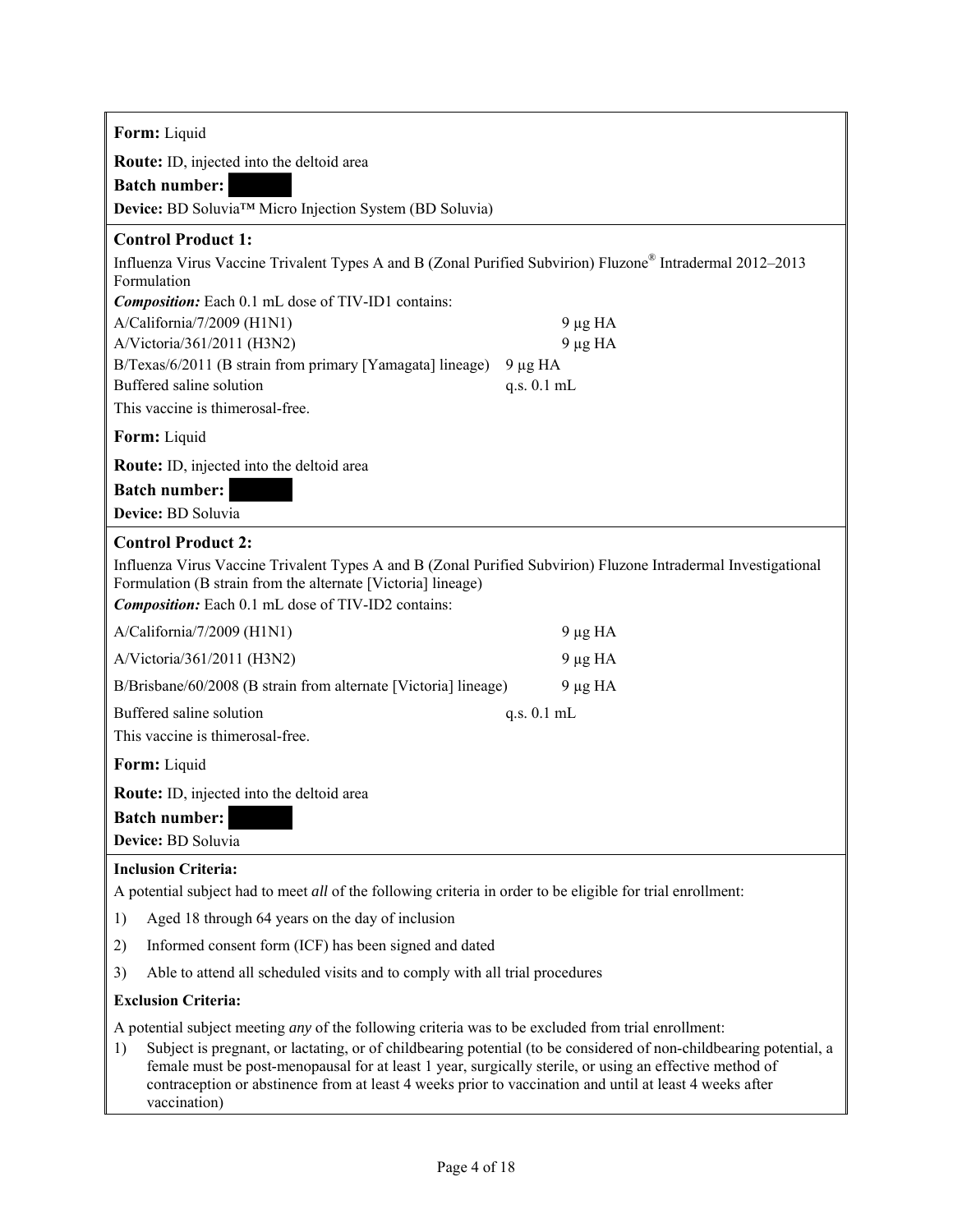- 2) Participation at the time of trial enrollment (or in the 4 weeks preceding the trial vaccination) or planned participation during the present trial period in another clinical trial investigating a vaccine, drug, medical device, or medical procedure
- 3) Receipt of any vaccine in the 4 weeks preceding the trial vaccination or planned receipt of any vaccine in the 4 weeks following trial vaccination
- 4) Vaccination against influenza in the past 6 months
- 5) Receipt of immune globulins, blood or blood-derived products in the past 3 months
- 6) Known or suspected congenital or acquired immunodeficiency; or receipt of immunosuppressive therapy, such as anti-cancer chemotherapy or radiation therapy, within the preceding 6 months; or long-term systemic corticosteroid therapy (prednisone or equivalent for more than 2 consecutive weeks within the past 3 months)
- 7) Known systemic hypersensitivity to any of the vaccine components, or history of a life-threatening reaction to the vaccine used in the trial or to a vaccine containing any of the same substances
- 8) History of thrombocytopenia
- 9) Bleeding disorder or receipt of anticoagulants in the 3 weeks preceding inclusion
- 10) Deprived of freedom by an administrative or court order, or in an emergency setting, or hospitalized involuntarily
- 11) Current alcohol abuse or drug addiction
- 12) Chronic illness that, in the opinion of the investigator, is at a stage where it might interfere with trial conduct or completion
- 13) Identified as an Investigator or employee of the Investigator or trial center with direct involvement in the proposed trial, or identified as an immediate family member (i.e., parent, spouse, natural or adopted child) of the Investigator or employee with direct involvement in the proposed trial
- 14) Personal or family history of Guillain-Barré syndrome
- 15) Neoplastic disease or any hematologic malignancy (except localized skin or prostate cancer that is stable at the time of vaccination in the absence of therapy, and subjects who have a history of neoplastic disease and who have been disease free for  $\geq 5$  years)

# *Temporary Contraindications*

Moderate or severe acute illness/infection (according to investigator judgment) on the day of vaccination or febrile illness (temperature  $\geq 38.0^{\circ}\text{C}$  [ $\geq 100.4^{\circ}\text{F}$ ]). A prospective subject should not be included in the trial until the condition has resolved or the febrile event has subsided.

# **Statistical methods**

The Per-Protocol Analysis Set (PPAS) was used for the main non-inferiority immunogenicity analysis, the Full Analysis Set (FAS) was used for the main superiority immunogenicity analysis, and the safety population was used for the safety analyses.

For the purposes of this statistical methods section, the B strains in the QIV-ID and the TIV-IDs are labeled as follows:

B strain from the primary (Yamagata) lineage  $=$  B1

B strain from the alternate (Victoria) lineage = B2

# *Primary Objective*

# Non-inferiority

The immunogenicity of QIV-ID was compared to that of TIV-ID. For each A strain, the comparison was made with the 2 pooled TIV-ID groups. For each B strain, the comparison was made with the TIV-ID group containing the corresponding B strain. For each strain, a non-inferiority approach was used to compare the post-vaccination GMTs and the seroconversion rates between the groups using a 2-sided Type I error rate of 0.05 with the given individual hypotheses:

 $\bullet$  $H_0^s$ : GMT $_{QIV-ID}^s$  / GMT $_{TIV-ID}^s$   $\leq 1/1.5 \Leftrightarrow \log_{10} (GMT_{QIV-ID}^s) - \log_{10} (GMT_{TIV-ID}^s) \leq \log_{10} (1/1.5)$ 

 $H_1^s$ : GMT $_{QIV-ID}^s$  / GMT $_{TIV-ID}^s$  > 1/1.5 $\Leftrightarrow$  log<sub>10</sub>(GMT $_{QIV-ID}^s$ ) - log<sub>10</sub>(GMT $_{TIV-ID}^s$ ) > log<sub>10</sub>(1/1.5)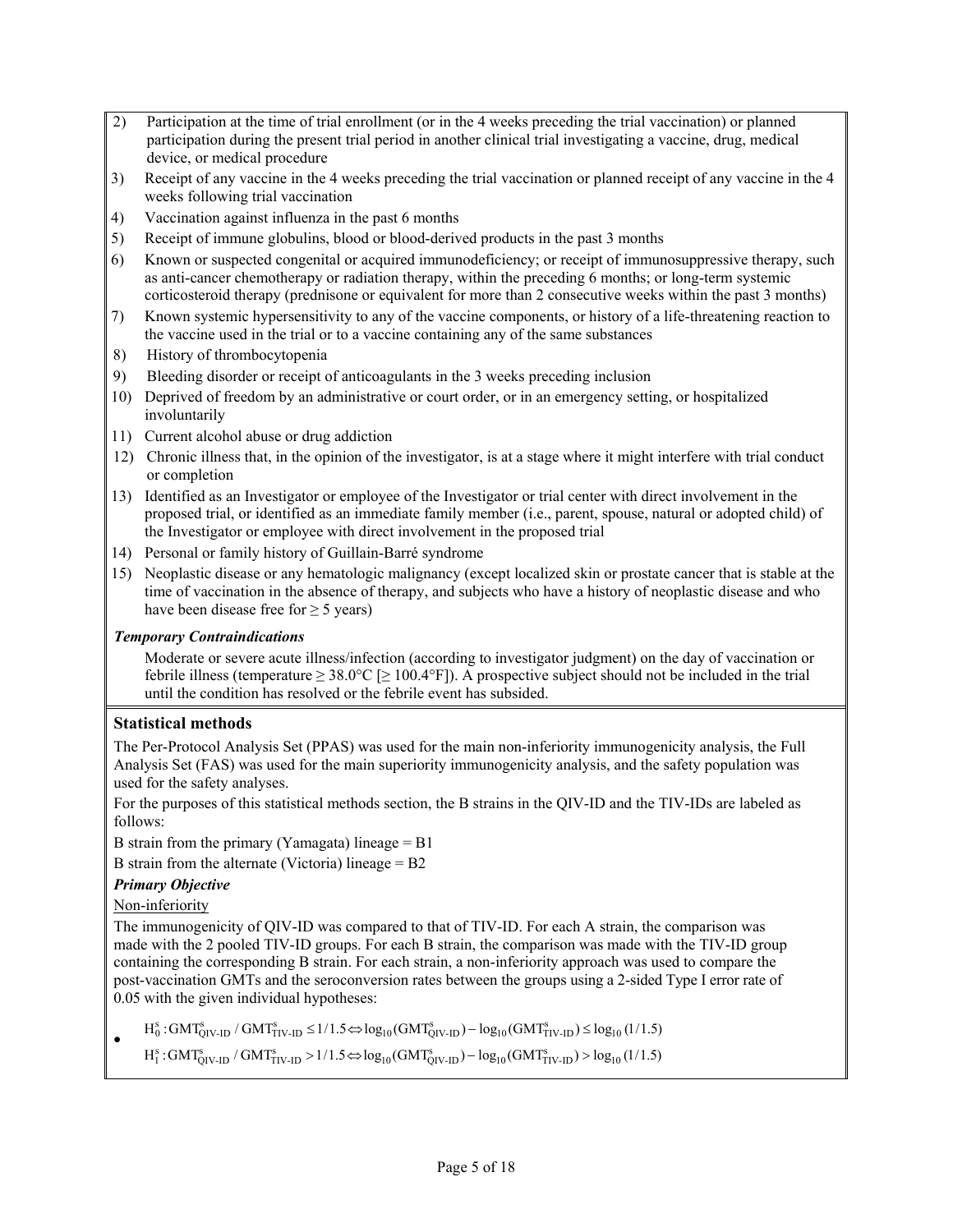$\bullet$  $H_0^s : \pi_{QIV-ID}^s - \pi_{TIV-ID}^s \le -0.1$ 

```
H_1^s: \pi_{\text{QIV-ID}}^s \text{-} \pi_{\text{TIV-ID}}^s > -0.1
```
with:

- s, strain in {A/H1N1, A/H3N2, B1, and B2}
- TIV-ID1 corresponds to the licensed  $2012-2013$  TIV-ID1 group if  $s = B1$
- TIV-ID2 corresponds to the investigational TIV-ID2 group if  $s = B2$
- $\bullet$  TIV-ID corresponds to the pooled TIV-ID1 and TIV-ID2 groups if  $s = \{A/H1N1, A/H3N2\}$

# *Secondary Objectives*

# **Immunogenicity**

# Superiority

The immunogenicity of QIV-ID was compared to that of TIV-ID as follows: for each B strain, the comparison was made with the TIV-ID group that does not contain the corresponding B strain.

A superiority approach was used to compare post-vaccination GMTs and seroconversion rates between groups with the following individual hypotheses:

 $\bullet$  $H_0^s$ : GMT $_{QIV-ID}^s$  / GMT $_{TIV-ID}^s \le 1.5 \Leftrightarrow \log_{10} (GMT_{QIV-ID}^s) - \log_{10} (GMT_{TIV-ID}^s) \le \log_{10} (1.5)$ 

 $H_1^s$ : GMT $_{\text{QIV-ID}}^s$  / GMT $_{\text{TIV-ID}}^s$  > 1.5  $\Leftrightarrow$   $\log_{10}(\text{GMT}_{\text{QIV-ID}}^s) - \log_{10}(\text{GMT}_{\text{TIV-ID}}^s)$  >  $\log_{10}(1.5)$ 

 $\bullet$  $H_0^s : \pi_{\text{QIV-ID}}^s - \pi_{\text{TIV-ID}}^s \leq 0.1$ 

$$
H_1^s: \pi_{QIV-ID}^s - \pi_{TIV-ID}^s > 0.1
$$

for each B strain where TIV-ID corresponds to the licensed 2012–2013 TIV-ID1 group if s = B2 and TIV-ID corresponds to the investigational TIV-ID2 group if  $s = B1$ 

# Seroprotection

Descriptive statistics (i.e., proportions and their 95% confidence intervals [CIs] based on the Clopper-Pearson method) were used.

# **Safety**

Descriptive safety

Safety results were described for subjects who received QIV-ID, TIV-ID1, TIV-ID2, and for pooled TIV-ID. The main parameters were described by 95% CI (based on the Clopper-Pearson method).

# *Observational Objectives*

# **Immunogenicity**

Presence or absence of leakage at the injection site was tabulated. Immunogenicity in terms of GMTs, seroconversion, and seroprotection rates for leakage at the injection site was summarized.

# **Safety**

Non-inferiority

 The proportion of subjects with Grade 2 or Grade 3 solicited systemic reactions (all combined) was used to demonstrate that QIV-ID vaccine was at least as well tolerated as the 2 pooled TIV-ID reference vaccine groups. To demonstrate non-inferiority of the QIV-ID investigational vaccine versus the 2 pooled TIV-ID reference vaccine groups in terms of safety, the upper bound of the 2-sided 95% CI on the ratio of the

proportions  $\pi_{\text{QIV-ID}}/\pi_{\text{TIV-IDpooled}}$  should not exceed 3.

 The proportion of subjects with Grade 3 solicited injection site reactions (all combined) was used to demonstrate that QIV-ID vaccine was at least as well tolerated as the 2 pooled TIV-ID reference vaccine groups. To demonstrate non-inferiority of the QIV-ID investigational vaccine versus the 2 pooled TIV-ID reference vaccine groups in terms of safety, the upper bound of the 2-sided 95% CI on the ratio of the

proportions  $\pi_{\text{QIV-ID}}/\pi_{\text{TIV-IDpooled}}$  should not exceed 3.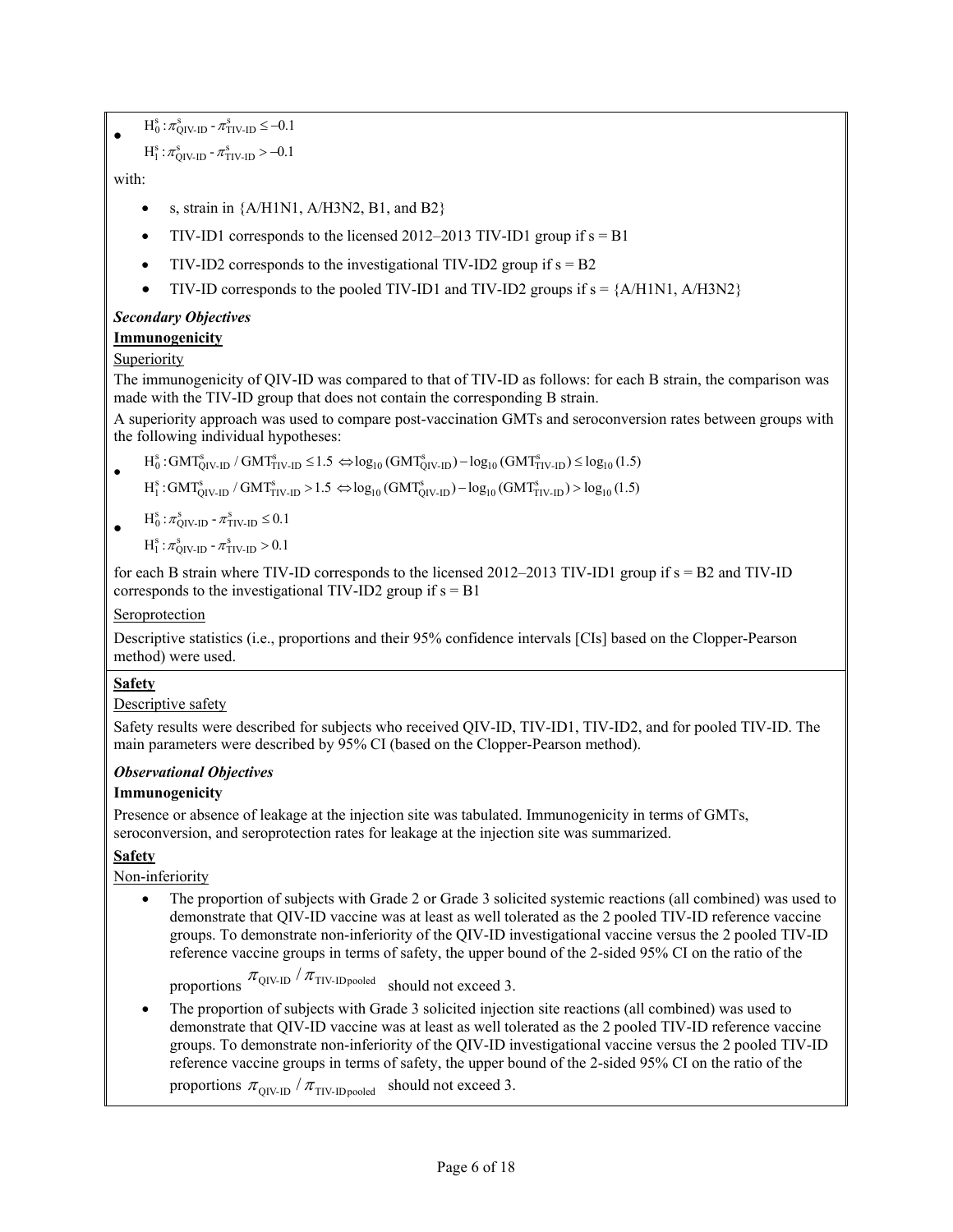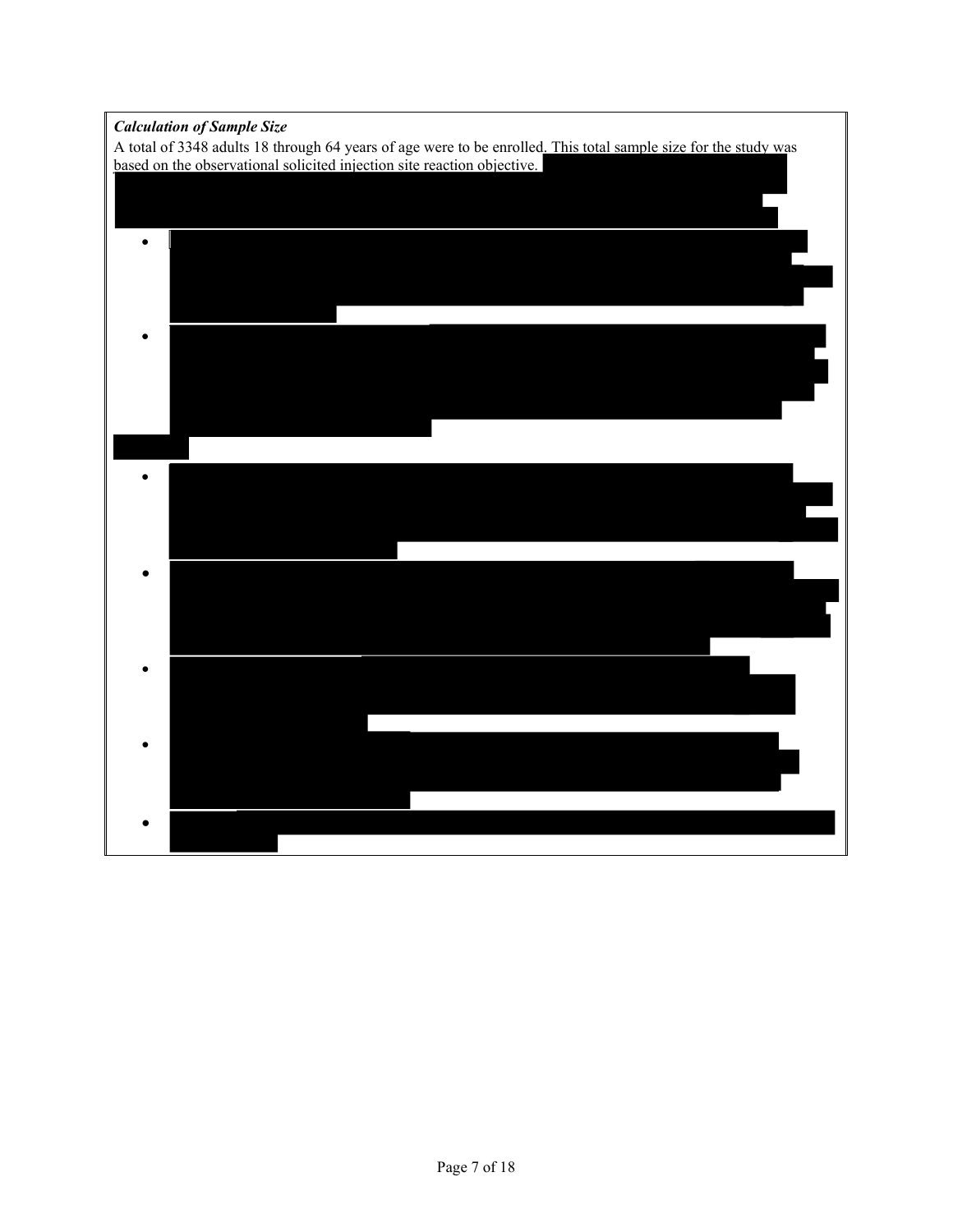# **Results:** *Disposition*

A total of 3360 subjects were enrolled in the trial: 1676 subjects in the QIV-ID group and 1684 subjects in the pooled TIV-ID groups (837 and 847 subjects in the TIV-ID1 and TIV-ID2 groups, respectively).

A total of 2249/3360 (66.9%) of these subjects were randomized to the immunogenicity subset: 1119/1676 (66.8%) subjects in the QIV-ID group and 1130/1684 (67.1%) subjects in the pooled TIV-ID groups (560/837 [66.9%] and 570/847 [67.3%] subjects in the TIV-ID1 and TIV-ID2 groups, respectively).

Most subjects (3313/3360 [98.6%]) completed the active phase of the study.

A total of 47/3360 (1.4%) subjects were withdrawn during the active phase of the study (i.e., between Visit 1 and 2): 20/1676 (1.2%) subjects in the QIV-ID group and 27/1684 (1.6%) subjects in the pooled TIV-ID groups (16/837 [1.9%] and 11/847 [1.3%] subjects in the TIV-ID1 and TIV-ID2 groups, respectively).

The most frequently reported reason for withdrawal was lost to follow-up, with reports for a total of 24/3360 (0.7%) subjects. Other reported reasons were voluntary withdrawal not due to an AE (19/3360 [0.6%] subjects) and non-compliance with the protocol (3/3360 [0.1%] subjects). One subject in the TIV-ID2 group was non-compliance with the protocol  $(3/3360 [0.1\%]$  subjects). One subject withdrawn due to an SAE (pneumonia).

### *Deviations*

A total of 98/1676 (5.8%) subjects in the QIV-ID group and 73/1684 (4.3%) subjects in the pooled TIV-ID groups (29/837 [3.5%] and 44/847 [5.2%] subjects in the TIV-ID1 and TIV-ID2 groups, respectively) had at least one protocol deviation.

For each study group, the most frequently reported deviation was planned pre-or post-vaccination blood sample was not drawn: 28/1119 (2.5%) subjects in the QIV-ID group and 34/1130 (3.0%) subjects in the pooled TIV-ID groups (12/560 [2.1%] and 22/570 [3.9%] subjects in the TIV-ID1 and TIV-ID2 groups, respectively).

A total of 3 (0.2%) subjects in the QIV-ID group and 2 (0.1%) subjects in the TIV-ID2 group did not receive any vaccine. Therefore, these subjects were not included in the SafAS.

One subject was randomized to the QIV-ID group but received the investigational TIV-ID2 vaccine. For the safety analyses, this subject was analyzed according to vaccine received (TIV-ID2 group). This subject was not randomized to the immunogenicity subset.

At Site a total of  $10/1676$  (0.6%) subjects in the QIV-ID and  $10/1684$  (0.6%) subjects in the pooled TIV-ID groups  $\left(4\sqrt{837} \right)$  [0.5%] subjects in the TIV-ID1 group and 6/847 [0.7%] in the TIV-ID2 group) received vaccine that had a cold chain break; this temperature deviation was considered a transient change recorded by one of 3 temperature monitoring devices. Vaccine was considered not to be damaged by the Investigator. The IRB was notified and also determined there were no safety concerns regarding administration of the vaccines to these subjects. Follow-up requirements as specified in the protocol continued to be followed. These subjects were included in the SafAS. The subjects assessed for immunogenicity (N=15) were included in the FAS but were not included in the PPAS.

# *Data Sets Analyzed*

Of subjects randomized to the immunogenicity subset, a total of 1092/1119 (97.6%) subjects in the QIV-ID group and 1102/1130 (97.5%) subjects in the pooled TIV-ID groups (548/560 [97.9%] and 554/570 [97.2%] subjects in the TIV-ID1 and TIV-ID2 groups, respectively) were included in the FAS.

Of subjects randomized to the immunogenicity subset, a total of 1041/1119 (93.0%) subjects in the QIV-ID group and 1072/1130 (94.9%) subjects in the pooled TIV-ID groups (539/560 [96.3%] and 533/570 [93.5%] subjects in the TIV-ID1 and TIV-ID2 groups, respectively) were included in the PPAS. A total of 1672 subjects in the QIV-ID group and 1683 subjects in the pooled TIV-ID groups (837 subjects in the TIV-ID1 group and 846 subjects in the TIV-ID2 group) were included in the SafAS.

# **Demographic and Baseline Characteristics**

Overall, the demographics were similar across all trial groups. There were more females than males in the trial, with a total of 2055/3355 (61.3%) female subjects (range across groups: 60.3% to 62.4%) and 1300/3355 (38.7%) male subjects (range across groups: 37.6% to 39.7%).

The mean age was similar among all trial groups (41.6 and 41.5 years for the QIV-ID and pooled TIV-ID groups, respectively). There were more subjects in the younger (18 to 49 years) adult group (2233/3355 [66.6%]; range across groups: 66.4% to 66.8%) than in the older (50 to 64 years) adult group (1122/3355 [33.4%]; range across groups: 33.2% to 33.6%) as planned.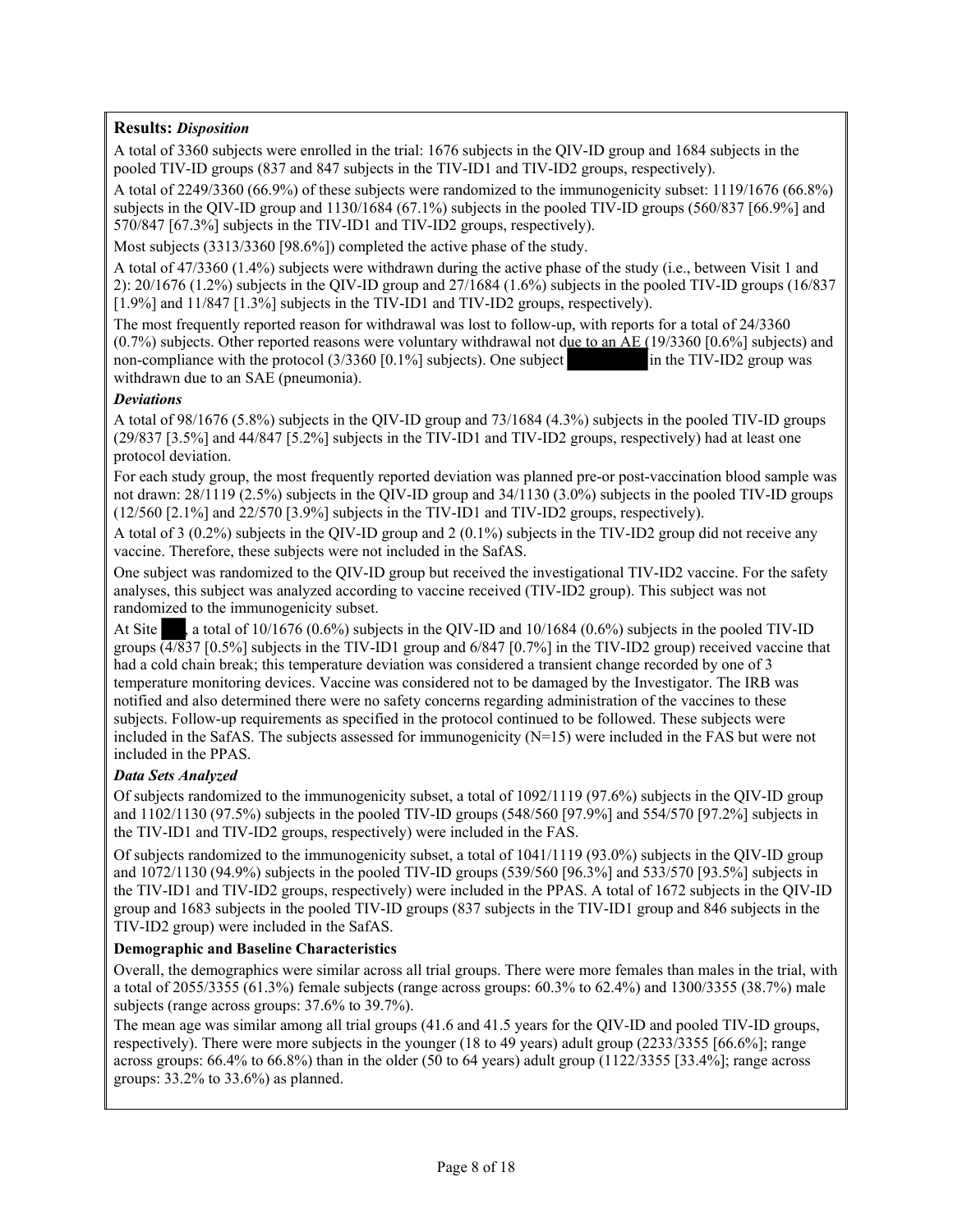The majority of subjects in the trial were White (2848/3355 [84.9%] subjects), followed by Black or African American (400/3355 [11.9%] subjects). Subjects with other racial origins were  $\leq 1.4\%$  of the trial population. There was a total of 2789/3355 (83.1%) non-Hispanic or Latino subjects (range across groups: 83.0% to 83.3%) and 566/3355 (16.9%) Hispanic or Latino subjects (range across groups: 16.7% to 17.0%).

#### *Immunogenicity*

#### *Primary Immunogenicity Objective*

### *Non-inferiority*

QIV-ID induced an immune response (as assessed by HAI GMTs and seroconversion rates) that was non-inferior to responses induced by TIV-ID1 and TIV-ID2 for the 4 virus strains at 28 days post-vaccination.

The non-inferiority of QIV-ID to TIV-ID in terms of GMTs was demonstrated. For each strain, the lower limit of the 2-sided 95% CI for the ratio of GMTs was > 2/3 (see **Table S2**).

The non-inferiority of QIV-ID to TIV-ID in terms of seroconversion rates was demonstrated. For each strain, the lower limit of the 2-sided 95% CI for the difference between the seroconversion rates was > -10% (see **Table S3**).

### **Table S2: Non-inferiority using GMTs at 28 days after vaccination - Per-protocol analysis set**

|                                      |      | OIV-ID |                     |      | $TIV-ID^*$ |                     |                     | $OIV-ID / TIV-ID*$  |                             |
|--------------------------------------|------|--------|---------------------|------|------------|---------------------|---------------------|---------------------|-----------------------------|
| Antigen/strain                       | M    | GMT    | $(95\% \text{ CI})$ | M    | <b>GMT</b> | $(95\% \text{ CI})$ | <b>GMT</b><br>Ratio | $(95\% \text{ CI})$ | <b>Non</b><br>inferiority** |
| A/California/07/2009<br>$(A/H1N1)$ † | 1041 | 589    | (546; 636)          | 1072 | 680        | (629; 734)          | 0.866               | (0.777)<br>0.966    | Yes                         |
| A/Victoria/361/2011<br>$(A/H3N2)$ †  | 1041 | 368    | (342; 397)          | 1071 | 430        | (397; 464)          | 0.857               | (0.770)<br>0.955    | Yes                         |
| $B/T$ exas/6/2011 (B1) $\pm$         | 1041 | 105    | (99.1; 112)         | 539  | 93.5       | (85.9; 102)         | 1.13                | (1.02; 1.25)        | Yes                         |
| $B/B$ risbane/60/2008<br>$(B2)$ §    | 1041 | 136    | (128; 145)          | 533  | 130        | (118; 143)          | 1.05                | (0.939; 1.16)       | Yes                         |

M: number of subjects with available data for the considered endpoint

2-sided 95% CI is based on the Student t-distribution.

\* According to the strain, this column contains either one of the TIV-ID groups or the pooled TIV-ID groups.

† QIV-ID group is compared with pooled Licensed and Investigational TIV-ID1 and TIV-ID2 groups.

‡QIV-ID group is compared with Licensed TIV-ID1 group.

§ QIV-ID group is compared with investigational TIV-ID2 group.

\*\* Non-inferiority concluded if the lower limit of the 2-sided 95% CI of the ratio of GMTs between groups is > 2/3 for each strain.

#### **Table S3: Non-inferiority using seroconversion rates at 28 days after vaccination – Per protocol analysis set**

|                                          |          | OIV-ID        |                     |          | $TIV-ID*$     |                     | $OIV$ -ID minus $TIV$ -ID* |                     |                       |  |
|------------------------------------------|----------|---------------|---------------------|----------|---------------|---------------------|----------------------------|---------------------|-----------------------|--|
| Antigen/strain                           | n/M      | $\frac{0}{0}$ | $(95\% \text{ CI})$ | n/M      | $\frac{0}{0}$ | $(95\% \text{ CI})$ | <b>Difference</b>          | $(95\% \text{ C}I)$ | Non-<br>inferiority** |  |
| A/California/<br>07/2009<br>$(A/H1N1)$ † | 600/1041 | 57.6          | (54.6; 60.7)        | 647/1072 | 60.4          | (57.4; 63.3)        | $-2.72$                    | $(-6.90; 1.47)$     | Yes                   |  |
| A/Victoria/<br>361/2011<br>$(A/H3N2)$ †  | 608/1040 | 58.5          | (55.4; 61.5)        | 640/1071 | 59.8          | (56.8; 62.7)        | $-1.30$                    | $(-5.48; 2.89)$     | Yes                   |  |
| $B/T$ exas/<br>$6/2011$ (B1) $\pm$       | 580/1041 | 55.7          | (52.6; 58.8)        | 253/539  | 46.9          | (42.7; 51.3)        | 8.78                       | (3.58; 13.9)        | Yes                   |  |
| <b>B/Brisbane/</b><br>$60/2008$ (B2) §   | 525/1041 | 50.4          | (47.3; 53.5)        | 235/533  | 44.1          | (39.8; 48.4)        | 6.34                       | (1.13; 11.5)        | Yes                   |  |

M: number of subjects with available data for the considered endpoint

2-sided 95% CI for the single proportion is based on the Clopper-Pearson method. 2-sided 95% CI for the difference is based on the Wilson score method.

\* According to the strain, this column contains either one of the TIV-ID groups or the pooled TIV-ID groups.

† QIV-ID group is compared with pooled Licensed and Investigational TIV-ID1 and TIV-ID2 groups.

‡QIV-ID group is compared with Licensed TIV-ID1 group.

§ QIV-ID group is compared with investigational TIV-ID2 group.

\*\* Non-inferiority concluded if the lower limit of the 2-sided 95% CI of the difference of seroconversion rates between groups is > -10% for each strain.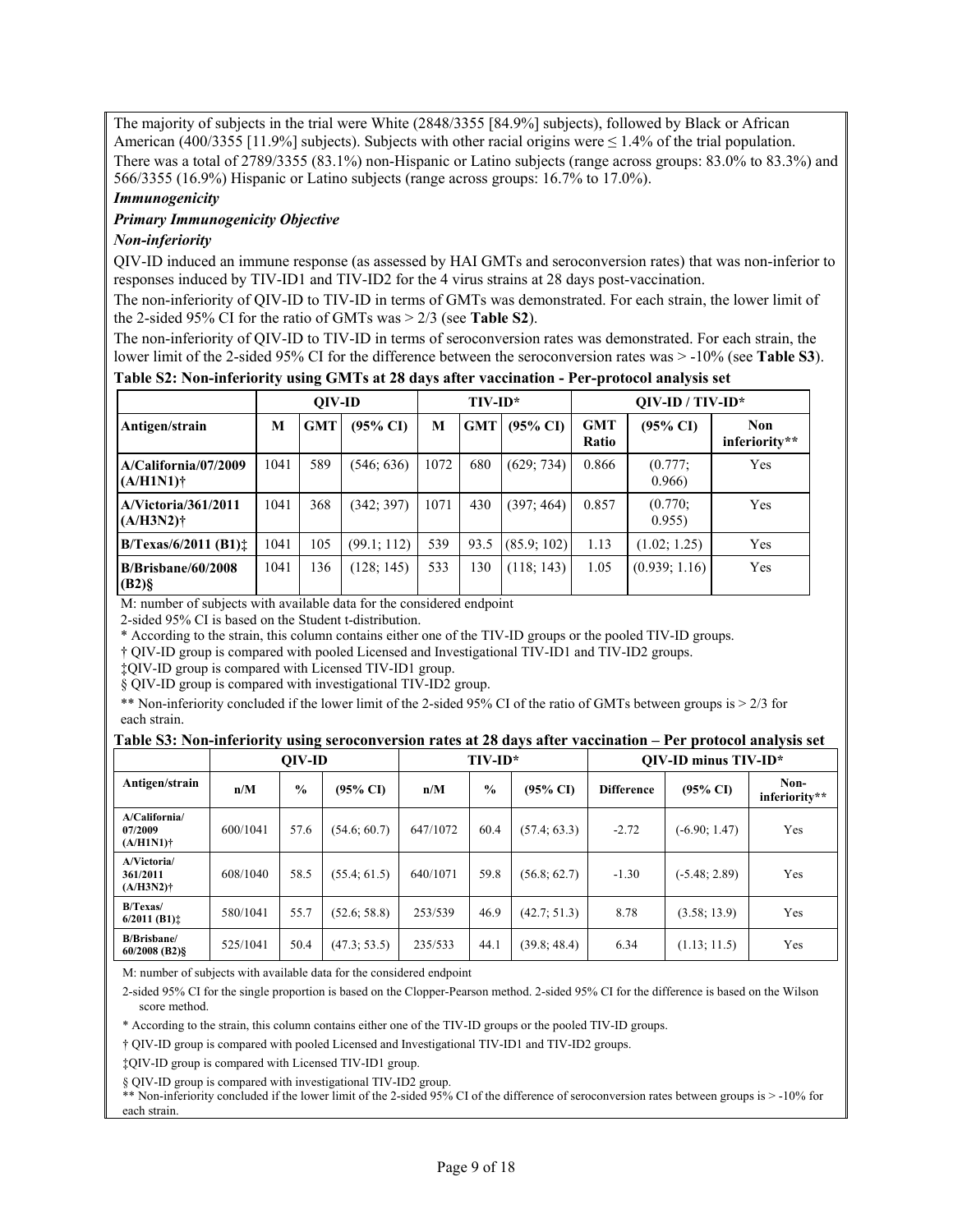### *Secondary Immunogenicity Objectives*

### *Superiority*

QIV-ID induced an immune response to each B strain (as assessed by HAI GMTs and seroconversion rates) that was superior to the response induced by the TIV-ID that did not contain the corresponding B strain at 28 days postvaccination.

The superiority of QIV-ID to TIV-ID in terms of GMTs was demonstrated. For each B strain, the lower limit of the 2-sided 95% CI for the ratio of GMTs was > 1.5 (see **Table S4)**.

The superiority of QIV-ID to TIV-ID in terms of seroconversion rates was demonstrated. For each B strain, the lower limit of the 2-sided 95% CI for the difference between the seroconversion rates was > 10% (see **Table S5**).

#### **Table S4: Superiority using GMTs at 28 days after vaccination - Full analysis set**

|                                                |      | OIV-ID |                  |     | $TIV-ID^*$ |                     | $OIV-ID / TIV-ID*$  |                     |               |  |
|------------------------------------------------|------|--------|------------------|-----|------------|---------------------|---------------------|---------------------|---------------|--|
| Antigen/strain                                 | М    |        | $ GMT $ (95% CI) | M   | <b>GMT</b> | $(95\% \text{ CI})$ | <b>GMT</b><br>Ratio | $(95\% \text{ CI})$ | Superiority** |  |
| $B/T$ exas/6/2011 (B1)†                        | 1092 | 104    | (97.9:110)       | 554 | 54.6       | (49.8; 59.7)        | .90                 | (1.71; 2.11)        | Yes           |  |
| B/Brisbane/60/2008 (B2):<br>$\cdots$<br>$\sim$ | 1091 | 135    | (127; 143)       | 547 | 66.2       | (60.6; 72.4)        | 2.04                | (1.84; 2.26)        | Yes           |  |

M: number of subjects with available data for the considered endpoint

2-sided 95% CI is based on the Student t-distribution.

\* For each B strain, QIV-ID is compared to the results of the TIV-ID which does not contain this strain

† QIV-ID group is compared with Investigational TIV-ID2 group

‡ QIV-ID group is compared with Licensed TIV-ID1 group

\*\* Superiority concluded if the lower limit of the 2-sided 95% CI of the ratio of GMTs between groups is  $> 1.5$  for each strain

#### **Table S5: Superiority using seroconversion rates at 28 days after vaccination - Full analysis set**

|                                 |     | OIV-ID        |                                                                          |     | $TIV-ID^*$    |                     | $OIV$ -ID minus $TIV$ -ID* |                     |               |  |
|---------------------------------|-----|---------------|--------------------------------------------------------------------------|-----|---------------|---------------------|----------------------------|---------------------|---------------|--|
| Antigen/strain                  | n/M | $\frac{6}{9}$ | $(95\% \text{ C}I)$                                                      | n/M | $\frac{0}{0}$ | $(95\% \text{ CI})$ | <b>Difference</b>          | $(95\% \text{ CI})$ | Superiority** |  |
| $B/T$ exas/6/2011<br>$(B1)$ †   |     |               | $606/1085$ 55.9 (52.8; 58.8) 136/548 24.8 (21.3; 28.7)                   |     |               |                     | 31.0                       | (26.2; 35.5)        | Yes           |  |
| B/Brisbane/60/200<br>$ 8 (B2)+$ |     |               | $545/1085$   $50.2$   $(47.2; 53.2)$   $120/546$   22.0   $(18.6; 25.7)$ |     |               |                     | 28.3                       | (23.5; 32.7)        | Yes           |  |

M: number of subjects with available data for the considered endpoint

2-sided 95% CI for the single proportion is based on the Clopper-Pearson method. 2-sided 95% CI for the difference is based on the Wilson score method.

\* For each B strain, QIV-ID is compared to the results of the TIV-ID which does not contain this strain

† QIV-ID group is compared with Investigational TIV-ID2 group

‡ QIV-ID group is compared with Licensed TIV-ID1 group

\*\* Superiority concluded if the lower limit of the 2-sided 95% CI of the difference of seroconversion rates between groups is > 10% for each strain.

#### *Post-vaccination Seroprotection*

On D28, the numbers and percentages of subjects who were seroprotected against:

Strain A/H1N1 were 1014/1041 (97.4%), 537/539 (99.6%), 524/533 (98.3%), and 1061/1072 (99.0%) in the QIV-ID, TIV-ID1, TIV-ID2, and pooled TIV-ID groups, respectively.

Strain A/H3N2 were 1008/1041 (96.8%), 526/538 (97.8%), 519/533 (97.4%), and 1045/1071 (97.6%) in the QIV-ID, TIV-ID1, TIV-ID2, and pooled TIV-ID groups, respectively.

Strain B1were 923/1041 (88.7%), 464/539 (86.1%), and 351/533 (65.9%) in the QIV-ID, TIV-ID1, and TIV-ID2 groups, respectively. TIV-ID2 does not contain strain B1.

Strain B2 were 976/1041 (93.8%), 403/538 (74.9%), and 477/533 (89.5%), in the QIV-ID, TIV-ID1, and TIV-ID2 groups, respectively. TIV-ID1 does not contain strain B2.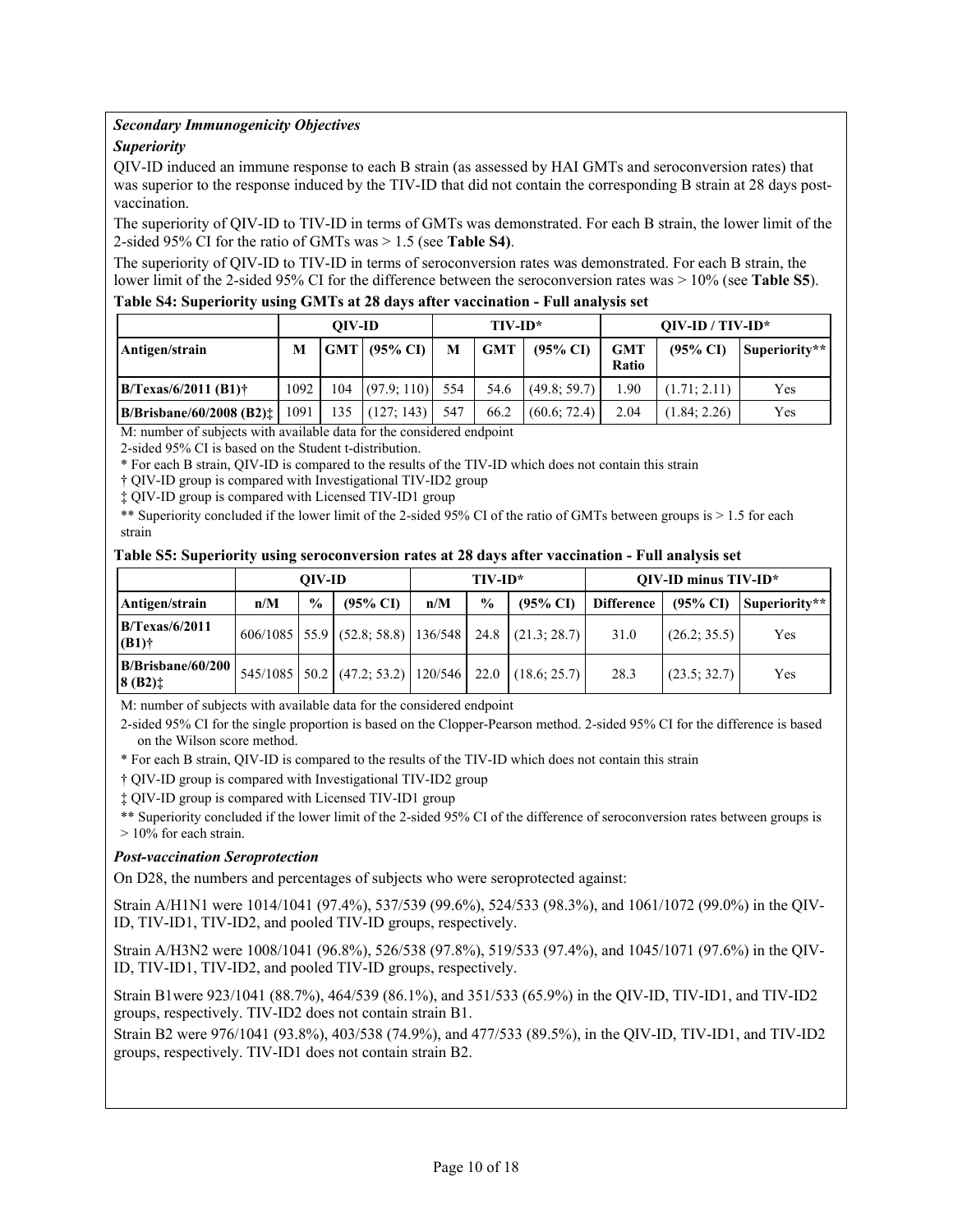# **Immunogenicity**

# *Subjects with Titers ≥ 1:80, ≥ 1:160, and ≥ 1:320 Combined Seropositive and Seronegative Status at Baseline*

# **Titers ≥ 1:80**

On D28, the percentages of subjects achieving post-vaccination antibody titers of  $\geq 1:80$  against strains A/H1N1 and AH3N2 in the QIV-ID group were similar to those in the TIV-ID groups and were > 90% in all groups, with an overall range from 91.4% (492/538) to 96.5% (520/539). The percentage of subjects achieving post-vaccination antibody titers of  $\geq 1:80$  against strain B1 in the QIV-ID group (69.9% [728/1041]) was similar to the percentage in the TIV-ID1 group (65.3% [352/539]), and higher than the percentage in the TIV-ID2 group (40.0% [213/533]). The percentage of subjects achieving post-vaccination antibody titers of  $\geq 1:80$  against strain B2 in the QIV-ID group (77.8% [810/1041]) was higher than the percentage in the TIV-ID1 group (53.9% [290/539]), and similar to the percentage in the TIV-ID2 group (73.7% [393/533]).

# **Titers ≥ 1:160**

On D28 post-vaccination, the percentages of subjects achieving antibody titers of  $\geq 1:160$  against strains A/H1N1 and AH3N2 in the QIV-ID group were similar to those in the TIV-ID groups and were  $\geq 80\%$  in all groups with a range from 84.6% (389/460) to 91.6% (779/850). The percentage of subjects achieving post-vaccination antibody titers of  $\geq$  1:160 against strain B1 in the QIV-ID group (45.8% [376/821]) was similar to the percentage in the TIV-ID1 group (41.2% [180/437]), and higher than the percentage in the TIV-ID2 group (22.9% [100/437]). The percentage of subjects achieving post-vaccination antibody titers of  $\geq 1:160$  against strain B2 in the QIV-ID group (50.2% [414/824]) was higher than the percentage in the TIV-ID1 group (28.6% [127/444]), and similar to the percentage in the TIV-ID2 group (44.6% [184/413]).

# *Titers ≥ 1:320*

Results were similar across the groups for each strain for the percentages of subjects achieving antibody titers  $\geq$  1:320; overall percentages were lower than for titers  $\geq$  1:160

# *Ethnicity*

*GMTs*: On D28, GMTs for Hispanic or Latino subjects were generally similar to or higher than the GMTs for subjects who were not Hispanic or Latino.

*Seroconversion:* The percentages subjects who seroconverted were generally similar for subjects who were Hispanic or Latino and for subjects who were not Hispanic or Latino, in all trial groups for all strains. The differences in seroconversion rates (QIV-ID minus TIV-ID) were similar for subjects of either ethnicity for all strains.

*Seroprotection*: The seroprotection rates at 28 days after vaccination were similar for both ethnicities in all groups for all strains. The differences in seroprotection rates (QIV-ID minus TIV-ID) were similar for both ethnicities for all strains.

# *Sex*

*GMTs*: On Day 28, GMTs for males were generally similar to or higher than the GMTS for females. The GMT ratios (QIV-ID / TIV-ID) were similar for both sexes for all strains.

*Seroconversion:* The seroconversion rates for females and males were similar for all trial groups and all 4 strains. The differences in seroconversion rates (QIV-ID minus TIV-ID) were similar for females and males for all strains.

*Seroprotection:* Seroprotection rates were similar for females and males on D0 and on D28 after vaccination, in all trial groups and for all strains. The differences in seroprotection rates (QIV-ID minus TIV-ID) were similar for males and females for all strains.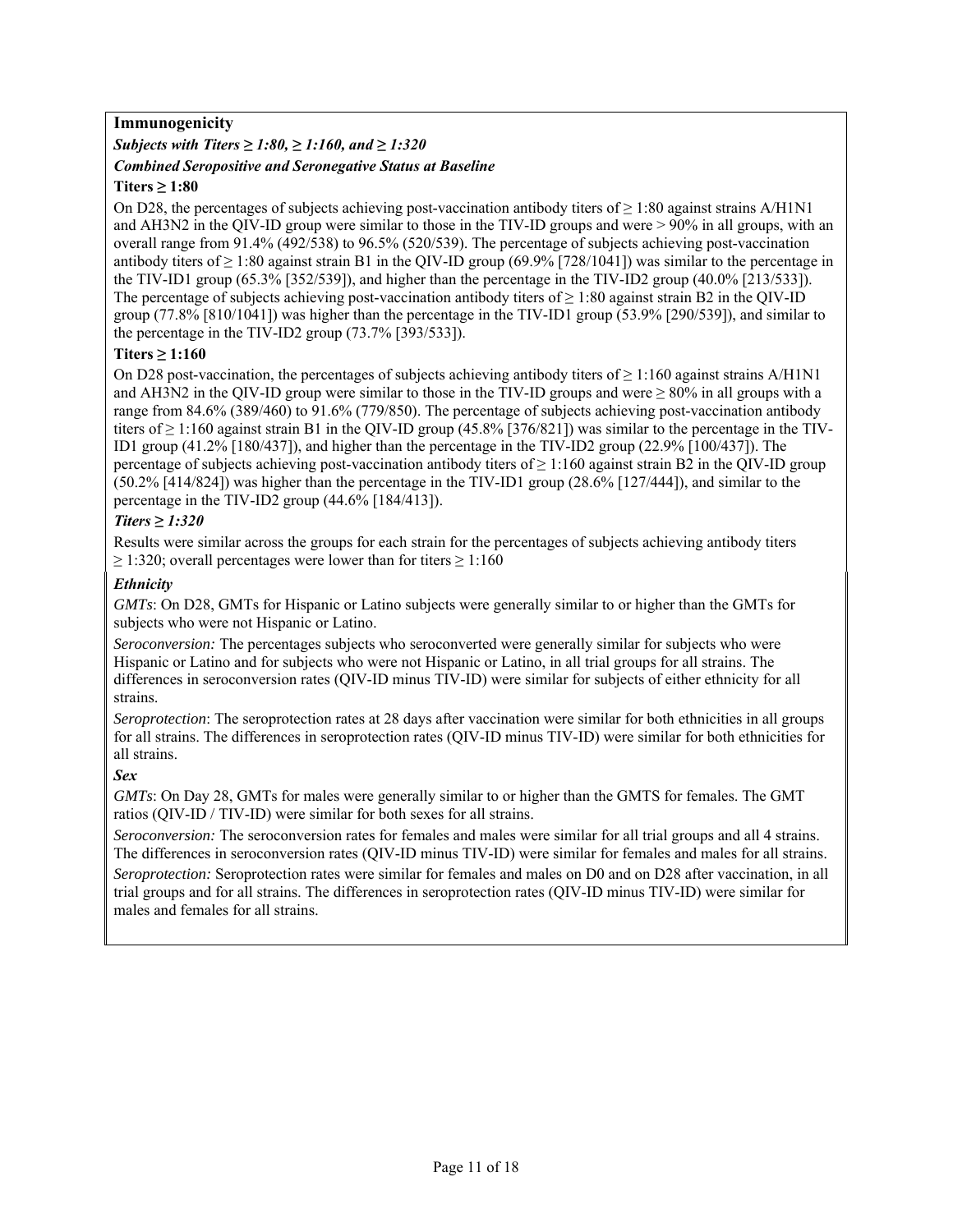# *Baseline Seropositivity Status*

*GMTs*: On D28, GMTs were generally higher for subjects who were seropositive at baseline compared to subjects who were seronegative at baseline.

*Seroconversion*: The percentages of subjects who seroconverted were higher for subjects who were baseline seronegative than those who were baseline seropositive for all trial groups and all strains. The differences in seroconversion rates (QIV-ID minus TIV-ID) were similar for subjects who were baseline seronegative and those who were baseline seropositive for all 4 strains.

*Seroprotection*: On D28, seroprotection rates of subjects who were seropositive at baseline were generally higher than or similar to those of subjects who were seronegative at baseline. The differences in seroprotection rates (QIV-ID minus TIV-ID) were higher for subjects who were seropositive at baseline for all strains except strain A/H3N2.

#### *Observational Immunogenicity Objective*

#### *Injection Site Leakage*

The presence of leakage during injection was observed in 46/1041 subjects in the QIV-ID group and in 38/1072 subjects in the pooled TIV-ID group (18/539 and 20/533 subjects in the TIV-ID1 and the TIV-ID2 groups, respectively) for the PPAS. Similar incidences of injection site leakage were observed in the FAS.

*GMTs*: On D28, GMTs were generally similar for subjects with or without injection site leakage in all trial groups for all strains. The GMT ratios (QIV-ID / TIV-ID) were similar for subjects with or without injection site leakage for all strains.

*Seroconversion*: Seroconversion rates on D28 after vaccination were generally similar for subjects with or without injection site leakage in all trial groups for all strains. The differences in seroconversion rates (QIV-ID minus TIV-ID) were similar for subjects with or without injection site leakage for all strains.

*Seroprotection*: On D28, seroprotection rates of subjects with injection site leakage were generally similar to those of subjects without injection site leakage. The differences in seroprotection rates (QIV-ID minus TIV-ID) were similar for subjects with or without injection site leakage for all strains.

# *Safety*

# *Secondary Safety Objective*

#### *Solicited Injection Site Reactions*

Within 7 days after vaccine injection, 1266/1656 (76.4%) subjects in the QIV-ID group and 1207/1658 (72.8%) subjects in the pooled TIV-ID groups (605/820 [73.8%] and 602/838 [71.8%] subjects in the TIV-ID1 and TIV-ID2 groups, respectively) experienced at least one solicited injection site reaction.

Pain and pruritus after vaccine injection were the most frequently reported solicited injection site reactions. Pain was reported by 883/1656 (53.3%) subjects in the QIV-ID group and 815/1658 (49.2%) subjects in the pooled TIV-ID groups (395/820 [48.2%] and 420/838 [50.1%] subjects in the TIV-ID1 and TIV-ID2 groups, respectively). Pruritus was reported by 862/1656 (52.1%) subjects in the QIV-ID group and 746/1658 (45.0%) subjects in the pooled TIV-ID groups (372/820 [45.4%] and 374/838 [44.6%] subjects in the TIV-ID1 and TIV-ID2 groups, respectively). Erythema was reported less frequently, by between 32.1% and 36.7% of subjects in the vaccine groups. Swelling and induration were reported less frequently, but by slightly more subjects in the QIV-ID group (322/1655 [19.5%] and 282/1656 [17.0%], respectively) than by subjects in the pooled TIV-ID groups (244/1658 [14.7%] and 205/1657 [12.4%], respectively). Ecchymosis was reported by 43/1656 (2.6%) subjects in the QIV-ID group and 30/1658 (1.8%) subjects in the pooled TIV-ID groups.

Most solicited injection site reactions after vaccine injection were Grade 1 in intensity and started within 3 days of vaccine injection. Most occurred for 1 to 3 days and required no action to be taken.

Reports of Grade 3 reactions after vaccine injection were comparable across the trial groups, with Grade 3 pruritus reported most frequently. The percentage of subjects with Grade 3 pruritus in the QIV-ID group (2.8% [47/1656]) was similar to the percentage in the pooled TIV-ID groups (2.1% [34/1658]) (1.8% [15/820] and 19/838 [2.3%] subjects in the TIV-ID1 and TIV-ID2 groups, respectively). Other Grade 3 solicited injection site reactions were reported by  $\leq 1.4\%$  of subjects.

Medication and/or any medical intervention (health care provider contact, health care provider contact and medication, and hospitalization) were used infrequently to treat solicited injection site reactions. Medication to treat pain was used more frequently than for other solicited injection site reactions: 15/883 (1.7%) subjects in the QIV-ID group and 10/815 (1.2%) subjects in the pooled TIV-ID groups.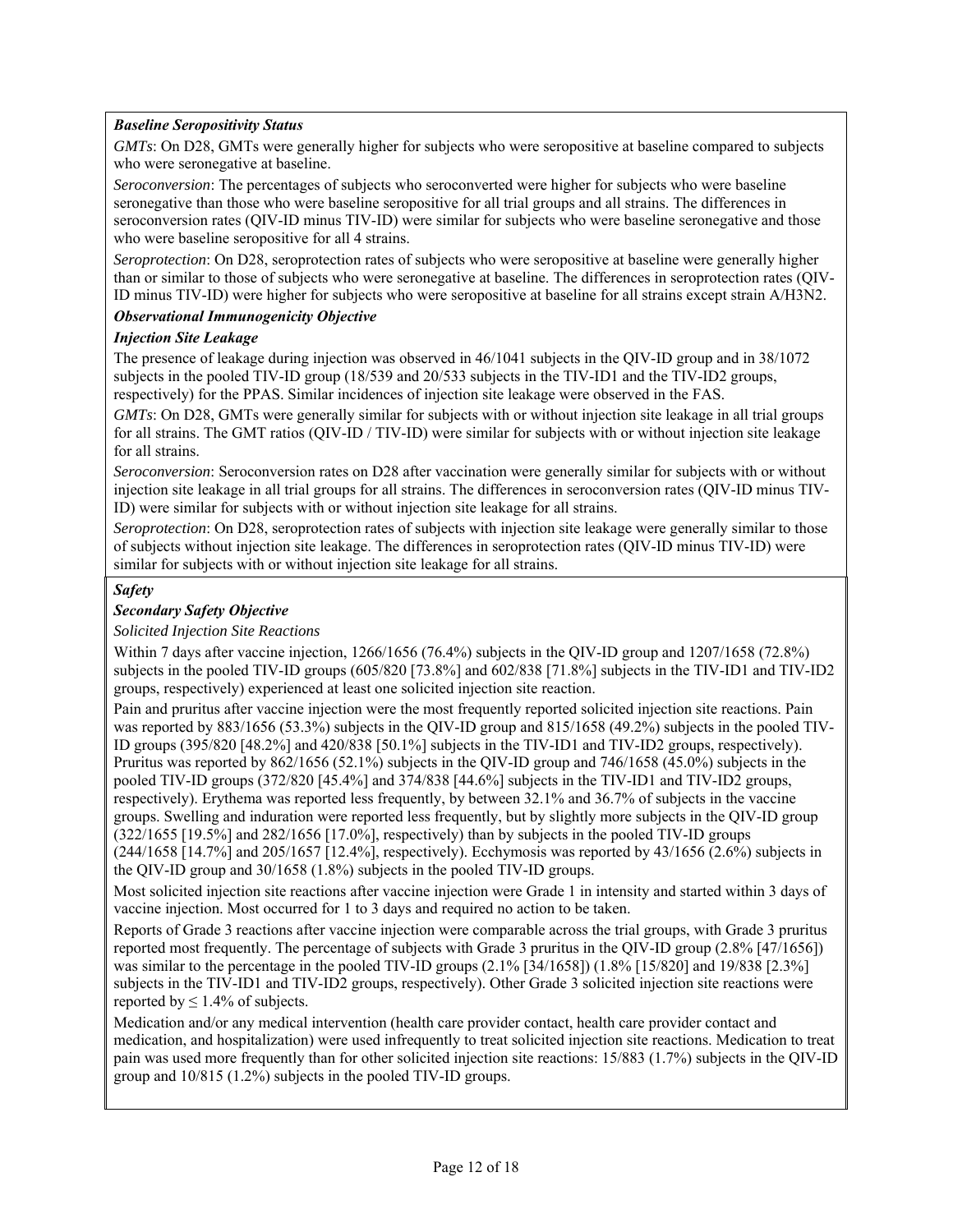Grade 3 solicited injection site reactions which required health care provider contact (with or without medication) occurred rarely. A health care provider was contacted and medication administered for Grade 3 pain for 2/24 (8.3%) subjects in the QIV-ID group. A health care provider was contacted and medication administered for Grade 3 pruritus for 1/47 (2.1%) subject in the QIV-ID group. A health care provider was contacted for Grade 3 pain for 1/22 (4.5%) subject in the TIV-ID1 group. Only non-narcotic medication was used to treat solicited injection site reactions. No subjects were hospitalized for treatment of solicited injection site reactions in either trial group

### *Solicited Injections Site Reaction - Observational Safety Objectives (Non-inferiority)*

The non-inferiority of QIV-ID to TIV-ID was demonstrated. The percentages of subjects experiencing at least 1 Grade 3 solicited injection site reaction were 4.0% (66/1656) and 3.1% (51/1658) for the QIV-ID and pooled TIV-ID groups, respectively. The upper bound of the 2-sided 95% CI on the ratio of the proportions was < 3. QIV-ID was at least as well tolerated as the 2 pooled TIV-ID reference vaccine groups.

#### **Table S6: Comparison between QIV-ID and TIV-ID pooled groups in terms of all Grade 3 solicited injection site reactions combined during the solicited period - Safety analysis set**

|                                                                         |         | <b>OIV-ID</b><br>$(N=1672)$ |                          |     | $(N=1683)$    | <b>TIV-ID Pooled</b> | Ratio of<br>proportions<br>$OIV-ID/$<br><b>TIV-ID</b><br>pooled | 95% CI<br>For ratio | Non-inferiority<br>(upper confidence<br>level of ratio $\leq$ 3) |
|-------------------------------------------------------------------------|---------|-----------------------------|--------------------------|-----|---------------|----------------------|-----------------------------------------------------------------|---------------------|------------------------------------------------------------------|
| <b>Subjects</b><br>experiencing<br>at least one:                        | n/M     | $\frac{0}{0}$               | (95%<br>CI)              | n/M | $\frac{0}{0}$ | $(95\% \text{ CI})$  |                                                                 |                     |                                                                  |
| All Grade 3<br>solicited injection<br>site reactions<br><b>combined</b> | 66/1656 | 4.0                         | $(3.1; 5.0)$ 51/1658 3.1 |     |               | (2.3; 4.0)           | 1.30                                                            | (0.90;<br>1.86)     | Yes                                                              |

n: number of subjects experiencing the endpoint listed in the first column

M: number of subjects with available data for the relevant endpoint

The solicited injection site reactions include Ecchymosis, Erythema, Induration, Pain, Pruritus, and Swelling.

Exact 2-sided 95%CI for the single proportion is based on the Clopper-Pearson method.

The asymptotic 2-sided 95% CI for the ratio of proportions (relative risk) is based on the normal distribution

*Solicited Systemic Reactions* 

The frequency of solicited systemic reactions was similar across the trial groups; there were 848/1656 (51.2%) subjects in the QIV-ID group and 823/1658 (49.6%) subjects in the pooled TIV-ID groups (395/820 [48.2%] and 428/838 [51.1%] subjects in the TIV-ID1 and TIV-ID2 groups, respectively) who experienced at least 1 solicited systemic reaction.

The most common solicited systemic reactions reported in all trial groups were myalgia, headache, and malaise and the numbers and percentages of subjects were similar for the trial groups. For myalgia, the percentages were 34.1%, 29.0%, 31.1%, and 30.1% of subjects; for headache, the percentages were 33.1%, 31.3%, 33.2%, and 32.3% of subjects; for malaise, the percentages were 27.7%, 26.3%, 30.4%, and 28.4% of subjects in the QIV-ID, TIV-ID1, TIV-ID2, and pooled TIV-ID groups, respectively.

Reports of fever were low in all trial groups: 13/1649 (0.8%) subjects in the QIV-ID group and 10/1655 (0.6%) subjects in the TIV-ID pooled groups (6/819 [0.7%] and 4/836 [0.5%] subjects in the TIV-ID1 and TIV-ID2 groups, respectively). Grade 3 fever within the solicited period was reported by 3/1649 (0.2%) subjects in the QIV-ID group and 1/819 (0.1%) subject in the TIV-ID1.

Most of the solicited systemic reactions were Grade 1 in intensity and started within 3 days of vaccine injection. Most solicited systemic reactions occurred for 1 to 3 days, and no action was taken.

The percentages of subjects who reported Grade 3 reactions were low in all groups. The percentages reported for Grade 3 myalgia, headache, and malaise in the QIV-ID group (2.6%, 3.2%, and 3.0%, respectively) were similar to the percentages in the pooled TIV-ID groups (2.0%, 2.1%, and 2.2%, respectively).

Medication and any medical intervention (health care provider contact, health care provider contact and medication, and hospitalization) were used infrequently to treat solicited systemic reactions. Malaise was the solicited systemic reaction most frequently treated with any medical intervention: 6/459 (1.3%) subjects in the QIV-ID group and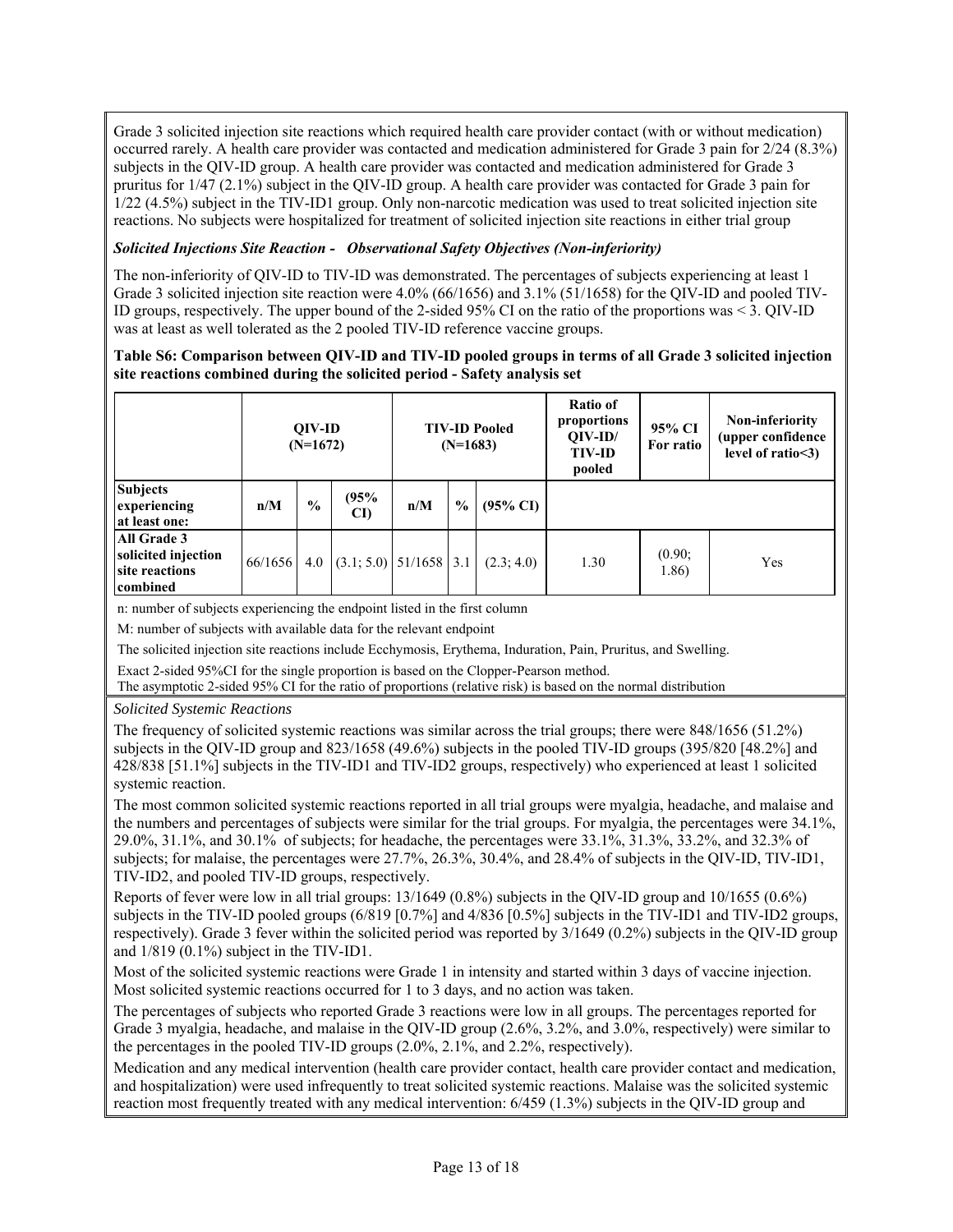$4/471$  (0.8%) subjects in the pooled TIV-ID groups  $(1/216)$  [0.5%] and  $3/255$  [1.2%] subjects in the TIV-ID1 and TIV-ID2 groups, respectively). Non-narcotic medication was most often used to treat headache and fever. Narcotic medication was not used to treat systemic reactions in the QIV-ID group, and was used infrequently in the pooled TIV-ID groups (2/34 [5.9%], 3/110 [2.7%], 2/16 [12.5%], and 2/5 [40.0%], for myalgia, headache, malaise, and shivering, respectively).

Any medical intervention administered for Grade 3 solicited systemic reactions is summarized below:

- In subjects with Grade 3 myalgia, health care provider was contacted and medication was administered for 3/43 (7.0%) subjects in the QIV-ID groups and for 1/33 (3.0%) subject in the pooled TIV-ID groups (1/12 [8.3%] subject in the TIV-ID1 group).
- In subjects with Grade 3 headache, health care provider was contacted and medication was administered for 2/53 (3.8%) subjects in the QIV-ID group and for 1/35 (2.9%) subject in the pooled TIV-ID groups  $(1/20 15.0\%]$  subject in the TIV-ID1 group). Subject 003-10066 in the OIV-ID group  $(1/53 1.9\%]$  was hospitalized for treatment of a Grade 3 headache (see Section 9, Table 9.92 and Appendix 16, Listing 7.3).
- In subjects with Grade 3 malaise, health care provider was contacted and medication was administered for  $6/49$  (12.2%) subjects in the QIV-ID group and for  $4/36$  (11.1%) of subjects in the pooled TIV-ID groups (1/15 [6.7%] and 3/21 [14.3%] subjects in the TIV-ID1 and TIV-ID2 groups, respectively).
- In subjects with Grade 3 shivering, health care provider was contacted for 1/24 (4.2%) subject and medication was administered for 3/24 (12.5%) subjects in the QIV-ID group.
- In subjects with Grade 3 fever, there was no medical intervention.

### *Solicited Systemic Reactions - Non-inferiority (Observational Objective*)

The non-inferiority of QIV-ID to TIV-ID was demonstrated. The percentages of subjects experiencing at least 1 Grade 2 or 3 solicited systemic reaction were 21.2% (351/1656) and 20.2% (335/1658) for the QIV-ID and pooled TIV-ID groups, respectively. The upper bound of the 2-sided 95% CI on the ratio of the proportions was < 3. QIV-ID was at least as well tolerated as the 2 pooled TIV-ID reference vaccine groups in terms of all Grade 2 or 3 solicited systemic reactions.

#### **Table S7: Grade 2 or 3 solicited systemic reactions combined during the solicited period - Safety analysis set**

| <b>Subjects</b><br>experiencing at<br>least one:         | <b>OIV-ID</b><br>$(N=1672)$ |               |                     |     | $(N=1683)$    | <b>TIV-ID Pooled</b>                                  | Ratio of<br>proportions<br>OIV-<br><b>ID/TIV-ID</b><br>pooled | 95% CI<br>For ratio | Non-inferiority<br>(upper<br>confidence level<br>of ratio $\leq$ 3) |
|----------------------------------------------------------|-----------------------------|---------------|---------------------|-----|---------------|-------------------------------------------------------|---------------------------------------------------------------|---------------------|---------------------------------------------------------------------|
|                                                          | n/M                         | $\frac{0}{0}$ | $(95\% \text{ CI})$ | n/M | $\frac{0}{0}$ | $(95\% \text{ CI})$                                   |                                                               |                     |                                                                     |
| Grade 2 or 3<br><b>Solicited</b><br>Systemic<br>Reaction |                             |               |                     |     |               | 351/1656 21.2 (19.2; 23.2) 335/1658 20.2 (18.3; 22.2) | 1.05                                                          | (0.92; 1.20)        | Yes                                                                 |

n: number of subjects experiencing the endpoint listed in the first column

M: number of subjects with available data for the relevant endpoint

The solicited systemic reactions include Fever, Headache, Malaise, Myalgia, and Shivering.

Exact 2-sided 95%CI for the single proportion is based on the Clopper-Pearson method.

The asymptotic 2-sided 95% CI for the ratio of proportions (relative risk) is based on the normal distribution.

#### *Immediate Unsolicited AEs*

The number and percentage of subjects reporting immediate unsolicited AEs were similar for the trial groups:  $7/1672$  (0.4%) subjects in the QIV-ID group and  $6/1683$  (0.4%) subjects in the pooled TIV-ID groups (2/837 [0.2%] and 4/846 [0.5%] subjects in the TIV-ID1 and TIV-ID2 groups, respectively).

Most of these immediate unsolicited AEs were considered related to vaccination. Immediate unsolicited ARs were reported in 6/1672 (0.4%) subjects in the QIV-ID group and 5/1683 (0.3%) subjects in the pooled TIV-ID groups (2/837 [0.2%] and 3/846 [0.4%] subjects in the TIV-ID1 and TIV-ID2 groups, respectively).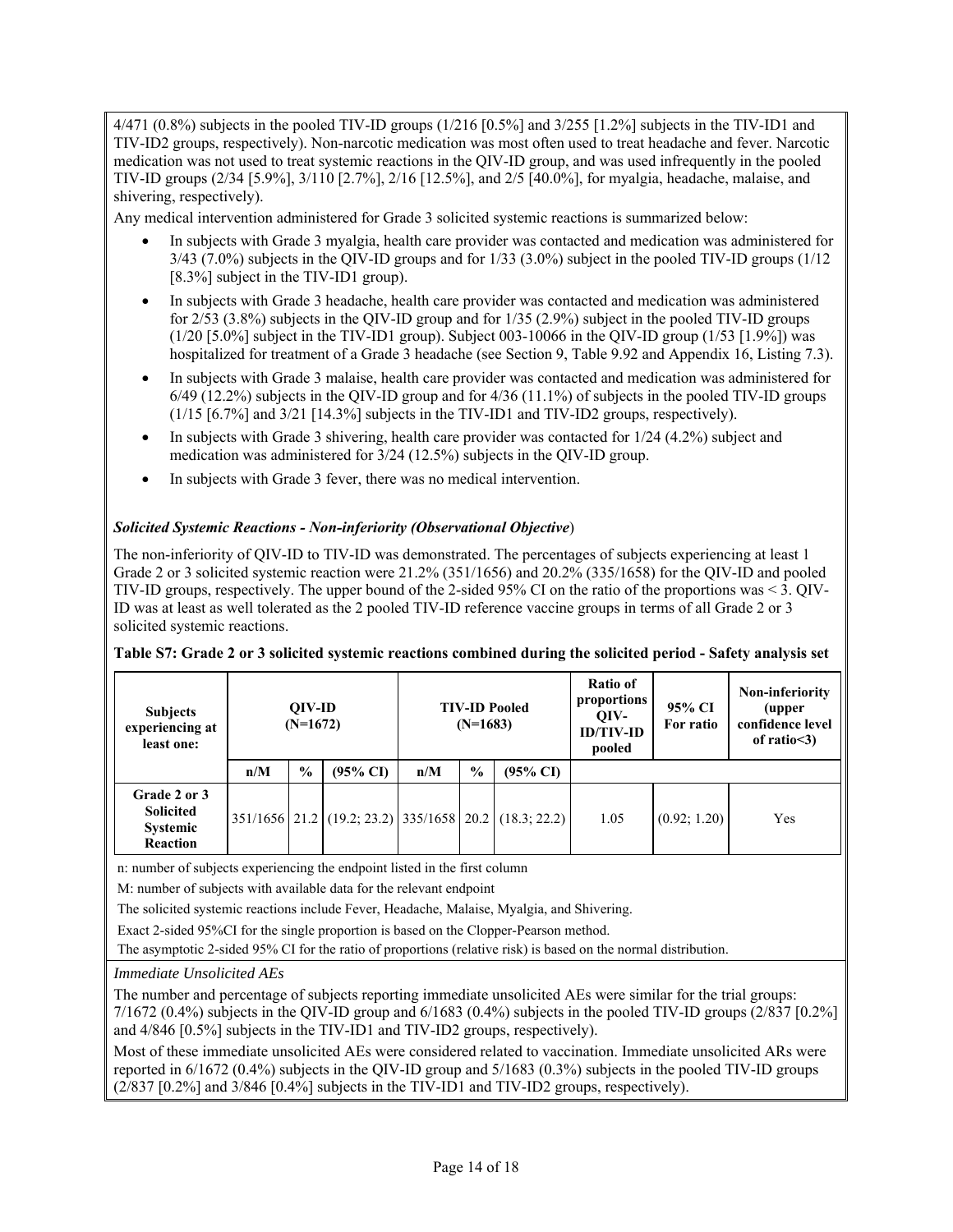### *Unsolicited Injection Site Reactions*

Unsolicited non-serious injection site reactions were reported by 27/1672 (1.6%) subjects in the QIV-ID group and by 15/1683 (0.9%) subjects in the pooled TIV-ID groups (4/837 [0.5%] and 11/846 [1.3%] subjects in the TIV-ID1 and TIV-ID2 groups, respectively).

The most frequently reported unsolicited injection site reactions were injection site hemorrhage and injection site warmth. Injection site hemorrhage was reported in  $3/1672$  (0.2%) subjects in the QIV-ID group and in 6/1683 (0.4%) subjects in the pooled TIV-ID groups (2/837 [0.2%] and 4/846 [0.5%] subjects in the TIV-ID1 and TIV-ID2 groups, respectively). Injection site warmth was reported in 7/1672 (0.4%) subjects in the QIV-ID group and in 2/1683 (0.1%) subjects in the pooled TIV-ID groups (2/846 [0.2%] subjects were in the TIV-ID2 group).Most unsolicited injection site reactions were Grade 1 started within 3 days of vaccine injection, occurred for 1 to 3 days, and required no action to be taken. There were no Grade 3 unsolicited non-serious injection site ARs reported within 28 days after vaccine injection.

#### *Unsolicited Systemic AEs*

Unsolicited non-serious systemic AEs were reported by 364/1672 (21.8%) subjects in the QIV-ID group and 372/1683 (22.1%) subjects in the pooled TIV-ID groups (166/837 [19.8%] and 206/846 [24.3%] subjects in the TIV-ID1 and TIV-ID2 groups, respectively). The most common unsolicited systemic AE within 28 days after vaccine injection was cough, in the SOC of Respiratory, Thoracic and Mediastinal Disorders: 62/1672 (3.7%) subjects in the QIV-ID group and 57/1683 (3.4%) subjects in the pooled TIV-ID groups (27/837 [3.2%] and 30/846 [3.5%] in the TIV-ID1 and TIV-ID2 groups, respectively). Headache (SOC of Nervous System Disorders) and oropharyngeal pain (SOC of Respiratory, Thoracic and Mediastinal Disorders) were also frequently reported. The percentages of subjects with Grade 3 unsolicited non-serious systemic AEs were comparable between the trial groups. Grade 3 unsolicited non-serious systemic AEs were reported by 59/1672 (3.5%) subjects in the QIV-ID group and 76/1683 (4.5%) subjects in the pooled TIV-ID groups (32/837 [3.8%] and 44/846 [5.2%] in the TIV-ID1 and TIV-ID2 groups, respectively).

### *Unsolicited Systemic ARs*

Unsolicited non-serious systemic ARs were reported by 49/1672 (2.9%) subjects in the QIV-ID group and 46/1683 (2.7%) subjects in the pooled TIV-ID groups (18/837 [2.2%] and 28/846 [3.3%] subjects in the TIV-ID1 and TIV-ID2 groups, respectively). The majority of the unsolicited non-serious systemic ARs were of Grade 1 or Grade 2 intensity. Grade 3 unsolicited non-serious systemic ARs were reported infrequently in the trial groups, by  $7/1672$  (0.4%) subjects in the QIV-ID group and  $5/1683$  (0.3%) subjects in the pooled TIV-ID groups (1/837 [0.1%] and 4/846 [0.5%] subjects in the TIV-ID1 and TIV-ID2 groups, respectively).

The ARs of Grade 3 intensity included cough, dyspepsia, insomnia, migraine, muscle weakness, muscular spasms, lymphadenopathy, diarrhea, vomiting, muscular stiffness (neck and shoulder blades), neck pain, pain in extremity (fingers), and influenza.

### *AEs Leading to Withdrawal from the Study (from D0 through D28)*

Pneumonia (in the SOC of Infections and Infestations) that led to study discontinuation was reported for Subject in the TIV-ID2 group within 28 days after vaccine injection.

 The SAE of pneumonia began on D24 and lasted for 17 days; the subject was hospitalized. The SAE was considered not related to the vaccine injection by the Investigator. During the hospitalization, this subject also experienced an SAE of hypercapnic respiratory failure. Three additional SAEs were collected for this subject subsequent to his discontinuation from the trial: dehydration, hypotension, and post-procedure respiratory distress. These other SAEs were also considered not related to the vaccine injection by the Investigator.

# *AEs of Medical Interest (AEMIs)*

#### *Immediate Unsolicited Non-serious AEMIs*

The number and percentage of subjects experiencing at least 1 immediate unsolicited non-serious AEMI was 3/1672 (0.2%) subjects in the QIV-ID group and 1/1683 (< 0.1%) subject in the pooled TIV-ID groups (1 subject [0.1%] in the TIV-ID1 group). These immediate AEMIs were neurological events, and were considered related to the vaccine. The AEMIs included presyncope and dizziness. There were no Grade 3 immediate unsolicited nonserious AEMIs reported in the trial.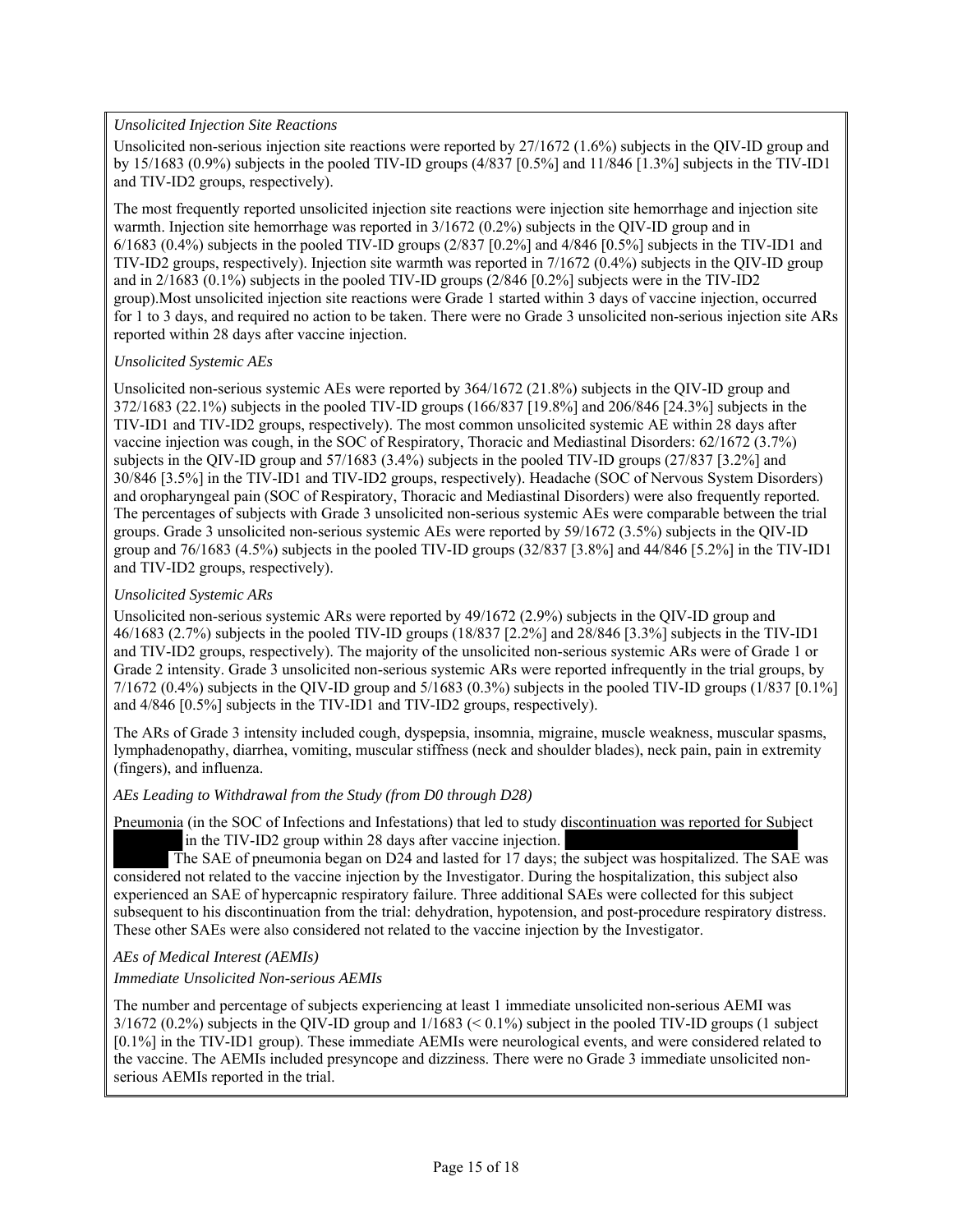### *Unsolicited Non-serious Injection Site AEMIs*

The numbers and percentages of subjects that experienced at least 1 unsolicited non-serious injection site AEMI were 10/1672 (0.6%) subjects in the QIV-ID group and 8/1683 (0.5%) subjects in the pooled TIV-ID groups  $(3/837 \, \text{[0.4\%]}$  and  $/846 \, \text{[0.6\%]}$  subjects in the TIV-ID1 and TIV-ID2 groups, respectively).

Injection site hemorrhage (category of injection site trauma), was the most frequently reported unsolicited nonserious injection site AEMI, reported by 3/1672 (0.2%) subjects in the QIV-ID group and 6/1683 (0.4%) subjects in the pooled TIV-ID groups (2/837 [0.2%] and 4/846 [0.5%] subjects in the TIV-ID1 and TIV-ID2 groups, respectively). Injection site rash, injection site urticaria, mechanical urticaria, paresthesia, and rash (category of allergic skin disorder at the injection site), were each reported by  $1/1672 \leq 0.1\%$  subject in the QIV-ID group, but were not reported by any subject in the TIV-ID groups. There were no Grade 3 unsolicited non-serious injection site ARMIs reported in the trial

### *Non-serious Systemic AEMIs*

The numbers and percentages of subjects that experienced at least 1 unsolicited non-serious systemic AEMI were 17/1672 (1.0%) subjects in the QIV-ID group and 16/1683 (1.0%) subjects in the pooled TIV-ID groups (7/837 [0.8%] and 9/846 [1.1%] subjects in the TIV-ID1 and TIV-ID2 groups, respectively). Neurological events were reported in 12/1672 (0.7%) subjects in the QIV-ID group and 11/1683 (0.7%) subjects in the pooled TIV-ID groups (5/837 [0.6%] and 6/846 [0.7%] subjects in the TIV-ID1 and TIVID2 groups, respectively). Dizziness was the neurological event reported most frequently. Allergic events were reported as AEMIs by similar percentages of subjects in the trial groups. Allergic events were reported by 5 (0.3%) subjects in both the QIV-ID and pooled TIV-ID groups. Urticaria was the allergic event reported most frequently.

*Non-serious Systemic ARs of Medical Interest (ARMIs)* 

The numbers and percentages of subjects that experienced at least 1 unsolicited non-serious systemic ARMI were 10/1672 (0.6%) subjects in the QIV-ID group and 7/1683 (0.4%) subjects in the pooled TIV-ID groups (3/837 [0.4%] and 4/846 [0.5%] subjects in the TIV-ID1 and TIV-ID2 groups, respectively). Neurological events were reported as ARMIs most frequently, by 9/1672 (0.5%) subjects in the QIV-ID group and 6/1683 (0.4%) subjects in the pooled TIV-ID groups (3 [0.4%] subjects each in the TIV-ID1 and TIVID2 groups). The most frequently reported neurological event was dizziness, reported by 5/1672 (0.3%) of subjects in the QIV-ID group and by 3/1683 (0.2%) subjects in the pooled TIV-ID groups (1/837 [0.1%] and 2/846 [0.2%] subjects in the TIV-ID1 and TIV-ID2 groups, respectively). Paresthesia and presyncope were each reported by 2/1672 (0.1%) subjects in the QIV-ID group and by 1/837 (0.1%) subject in the TIV-ID1 group. Hypersensitivity and vertigo were each reported by 1/846 (0.1%) subject in the TIV-ID2 group. Rash generalized and hypoesthesia were each reported by  $1/1672$  (<0.1%) subject in the QIV-ID group.

# *Deaths*

*D0 Through D28* 

No deaths occurred within 28 days after vaccine injection.

*6-Month Follow-up Period* 

There was 1 death reported for a subject in the QIV-ID group. Subject died of acute coronary myocardial infarction symptoms 177 days after study vaccine; this death was considered not related to the study vaccine by the Investigator.

#### *SAEs Other than Deaths*

*D0 Through D28* 

There were 6/1672 (0.4%) subjects who reported 6 SAEs in the QIV-ID group and 5/1683 (0.3%) subjects who reported 5 SAEs in the pooled TIV-ID groups (2/837 [0.2%] and 3/846 [0.4%] subjects in the TIV-ID1 and TIV-ID2 groups, respectively) between D0 and D28 after vaccine injection. All SAEs required or prolonged inpatient hospitalization and were considered not related to the vaccine injection by the Investigator.

#### *6-Month Follow-up Period*

There were 13/1672 (0.8%) subjects who reported 15 SAEs in the QIV-ID group and 21/1683 (1.2%) subjects who reported 25 SAEs in the pooled TIV-ID groups (12/837 [1.4%] and 9/846 [1.1%] subjects in the TIV-ID1 and TIV-ID2 groups, respectively) from D29 until the end of the trial. All SAEs required or prolonged inpatient hospitalization and were considered unrelated to the vaccine injection by the Investigator.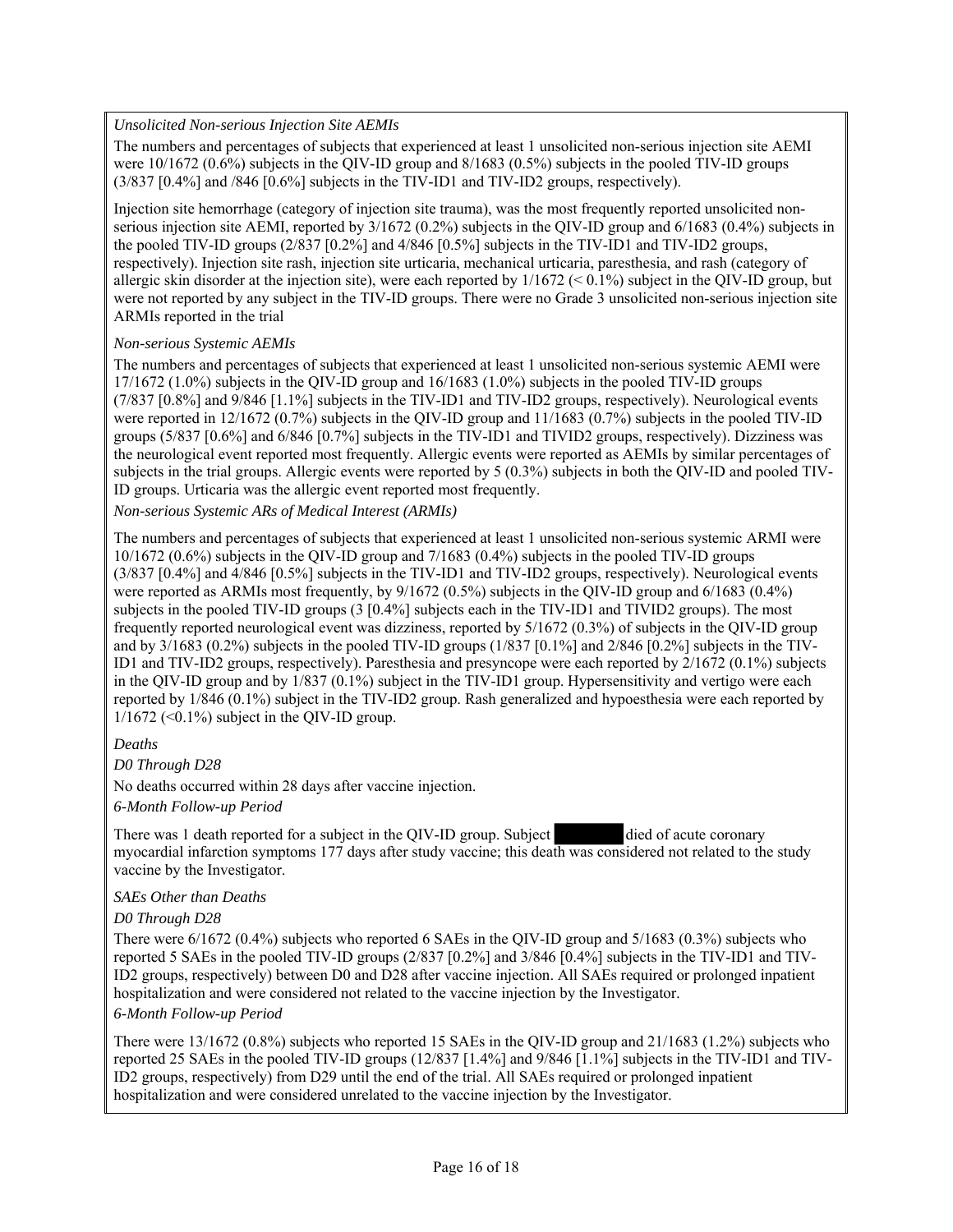### *Safety by Covariate Factors*

*Age* 

*Solicited Injection Site Reactions* 

Injection site pain was reported more frequently for subjects 18 to < 49 years old than subjects 50 to < 64 years old in all trial groups. The numbers and percentages of injection site pain for subjects  $18$  to  $\leq 49$  years old were 620/1099 (56.4%), 283/543 (52.1%), 309/555 (55.7%), and 592/1098 (53.9%) for the QIV-ID, TIV-ID1, TIV-ID2, and pooled TIV-ID groups, respectively. The proportions of injection site pain for subjects 50 to  $\leq 64$  years old were 263/557 (47.2%), 112/277 (40.4%), 111/283 (39.2%), and 223/560 (39.8%) for the QIV-ID, TIV-ID1, TIV-ID2, and pooled TIV-ID groups, respectively. Injection site pruritus was reported more frequently in subjects 18 to  $<$  49 years old (600/1099 [54.6%]) than in subjects 50 to  $<$  64 years old (262/557 [47.0%]) in the QIV-ID group.

*Sex* 

# *Solicited Injection Site Reactions*

Injection site pain was reported by more females (625/1019 [61.3%], 289/496 [58.3%], 302/523 [57.7%], and 591/1019 [58.0%]) than males (258/637 [40.5%], 106/324 [32.7%], 118/315 [37.5%], and 224/639 [35.1%]) in the QIV-ID, TIV-ID1, TIV-ID2, and pooled TIV-ID groups, respectively.

Injection site pruritus was reported by more females (584/1019 [57.3%], 248/496 [50.0%], 248/523 [47.4%], and 496/1019 [48.7%]) than males (278/637 [43.6%], 124/324 [38.3%], 126/315 [40.0%], and 250/639 [39.1%]) in the QIV-ID, TIV-ID1, TIV-ID2, and pooled TIV-ID groups, respectively.

Erythema was generally reported by more females (410/1019 [40.2%], 179/496 [36.1%], 180/523 [34.4.%], and 359/1019 [35.2%]) than males (197/637 [30.9%], 100/324 [30.9%], 89/315 [28.3%], and 189/639 [29.6%]) in the QIV-ID1, TIV-ID1, TIV-ID2, and pooled TIV-ID groups, respectively.

Induration was reported by more females (213/1019 [20.9%], 81/496 [16.3%], 64/523 [12.2%], and 145/1019 [14.2%]) than males (69/637 [10.8%], 30/324 [9.3%], 30/314 [9.6%], and 60/638 [9.4%]), in the QIV-ID, TIV-ID1, TIV-ID2, and pooled TIV-ID groups, respectively.

### *Solicited Systemic Reactions*

Headache was reported by more females (387/1019 [38.0%], 182/496 [36.7%], 197/523 [37.7%], and 379/1019 [37.2%]) than in males (161/637 [25.3%], 75/324 [23.1%], 81/315 [25.7%], and 156/639 [24.4%]) in the QIV-ID, TIV-ID1, TIV-ID2 and pooled TIV-ID groups, respectively.

Myalgia was reported by more females (381/1019 [37.4%]. 161/496 [32.5%]), 171/523 [32.7%], and 332/1019 [32.6%]) than males (183/637 [28.7%], 77/324 [23.8%], 90/315 [28.6%], and 167/639 [26.1%]) in the QIV-ID, TIV-ID1, TIV-ID2, and pooled TIV-ID groups, respectively.

Malaise was reported by more females (316/1019 [31.0%], 146/496 [29.4%], 178/523 [34.0%], and 324/1019 [31.8%]) than males (143/637 [22.4%], 70/324 [21.6%], 77/315 [24.4%], and 147/639 [23.0%]) in the QIV-ID, TIV-ID1, TIV-ID2, and pooled TIV-ID groups, respectively.

# *Pregnancy*

There were 15 reported pregnancies. Of these, 7 were reported in the QIV-ID group and 8 were reported in the TIV-ID groups.

The pregnancy outcome was reported for 4 of the 7 subjects that were administered QIV-ID (1 outcome was reported prior to database lock, 3 outcomes were reported after database lock). Subject gave birth to a healthy baby, Subject voluntarily terminated her pregnancy (this subject had no complication of pregnancy), and 2 subjects had premature delivery:

- Subject a ge 34 with a history of secondary amenorrhea, asthma, hypertension, and type II diabetes, experienced an SAE of incompetent cervix. She delivered her baby prematurely while enrolled in the study. The birth outcome was normal. The event of incompetent cervix was reported by the Investigator as unrelated to the investigational vaccine.
- Subject age 35 with a medical history of a spontaneous abortion, gastric bypass surgery, and ongoing anemia, had a non-serious AE of gestational diabetes.

She received the vaccine 10 weeks before pregnancy. The birth outcome was live birth with congenital abnormality specified as severe stenosis with endocardial fibroelastosis. Follow up information on the baby has been requested.